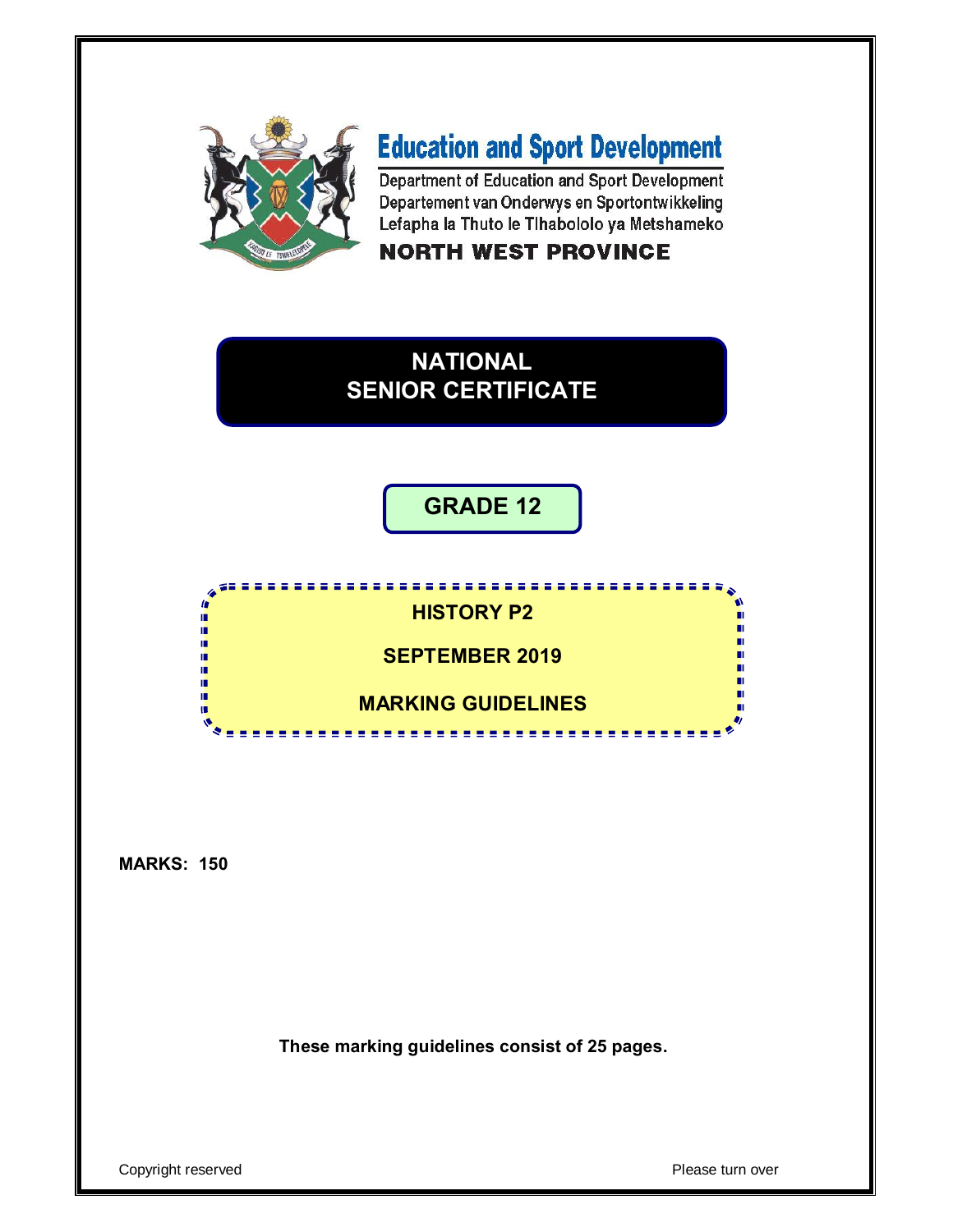#### **1. SOURCE-BASED QUESTIONS**

#### **1.1 The following cognitive levels were used to develop source-based questions:**

| Cognitive<br><b>Levels</b> | <b>Historical skills</b>                                                                                                                                                                                                                                                                          | <b>Weighting of</b><br>questions |
|----------------------------|---------------------------------------------------------------------------------------------------------------------------------------------------------------------------------------------------------------------------------------------------------------------------------------------------|----------------------------------|
| <b>LEVEL 1</b>             | Extract evidence from sources<br>$\bullet$<br>Selection and organisation of relevant<br>٠<br>information from sources<br>Define historical concepts/terms<br>$\bullet$                                                                                                                            | 30%<br>(15)                      |
| <b>LEVEL 2</b>             | Interpretation of evidence from sources<br>Explain information gathered from sources<br>Analyse evidence from sources                                                                                                                                                                             | 40%<br>(20)                      |
| <b>LEVEL 3</b>             | Interpret and evaluate evidence from sources<br>$\bullet$<br>Engage with sources to determine its<br>$\bullet$<br>usefulness, reliability, bias and limitations<br>Compare and contrast interpretations and<br>$\bullet$<br>perspectives presented in sources and draw<br>independent conclusions | 30%<br>(15)                      |

#### **1.2 The information below indicates how source-based questions are assessed:**

- · In the marking of source-based questions, credit needs to be given to any other valid and relevant viewpoints, arguments, evidence or examples.
- · In the allocation of marks, emphasis should be placed on how the requirements of the question have been addressed.
- · In the marking guideline, the requirements of the question (skills that need to be addressed) as well as the level of the question are indicated in italics.
- · When assessing open-ended source-based questions, learners should be credited for any other relevant answers.
- Learners are expected to take a stance when answering  $%$  what extent+ questions in order for marks to be awarded.

#### **1.3 Assessment procedures for source-based questions**

Use a tick  $(\checkmark)$  for each correct answer

- Pay attention to the mark scheme e.g.  $(2 \times 2)$  which translates to two reasons and is given two marks each  $(\sqrt{\sqrt{}})$ ; (1 x 2) which translates to one reason and is given two marks  $(\sqrt{\sqrt})$
- If a question carries 4 marks then indicate by placing 4 ticks  $(\sqrt{\sqrt{}})$

#### **Paragraph question**

Paragraphs are to be assessed globally (holistically). Both the content and structure of the paragraph must be taken into account when awarding a mark. The following steps must be used when assessing a response to a paragraph question:

· Read the paragraph and place a bullet (.) at each point within the text where the candidate has used relevant evidence to address the question.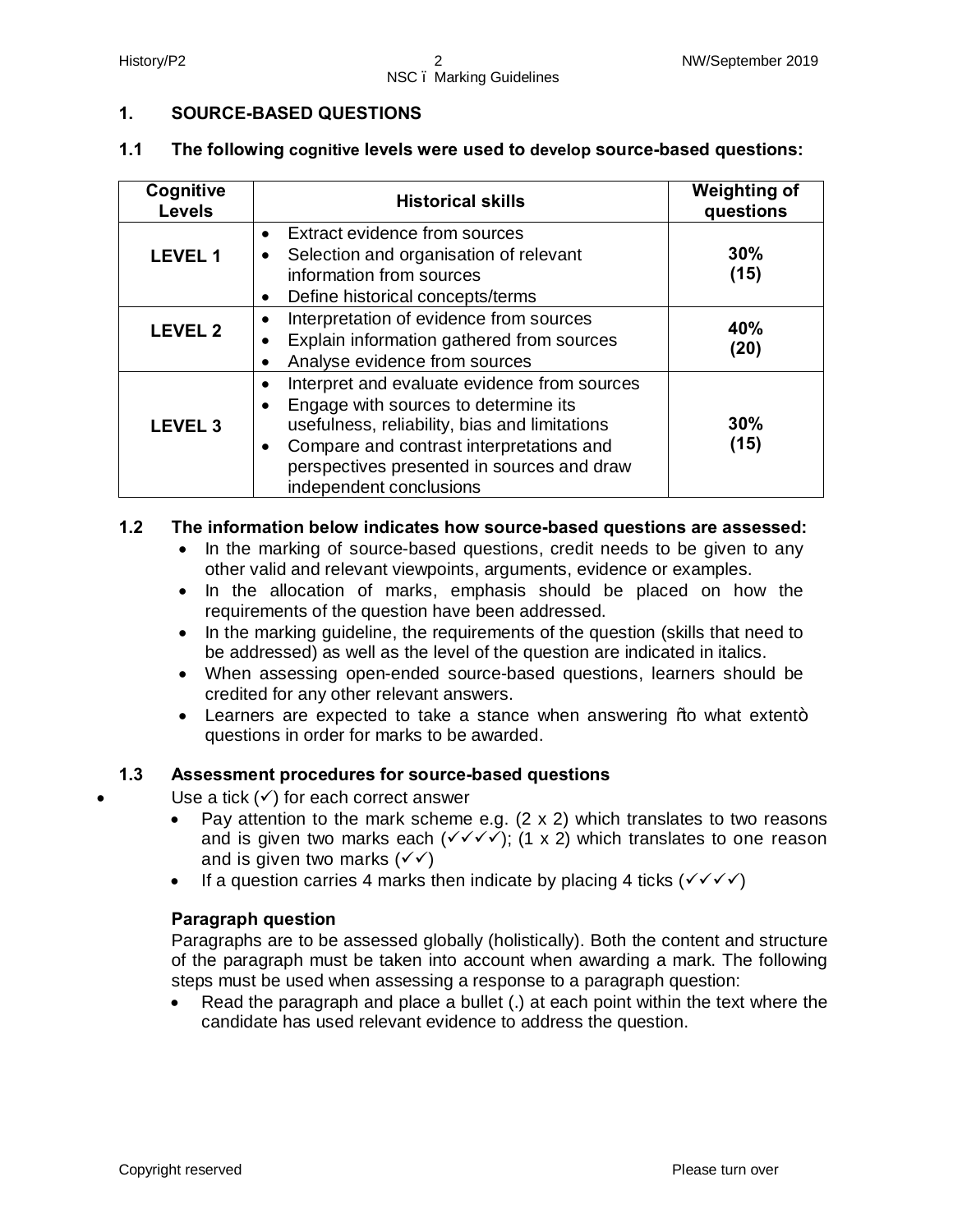- · Re-read the paragraph to evaluate the extent to which the candidate has been able to use relevant evidence to write a paragraph.
- · At the end of the paragraph indicate the ticks **(√)** that the candidate has been awarded for the paragraph; as well as the level (1,2, or 3) as indicated in the holistic rubric and a brief comment e.g.



Used mostly relevant evidence to write a basic paragraph

· Count all the ticks for the source-based question and then write the mark on the bottom right hand e.g.



Ensure that the total mark is transferred accurately to the front/back cover of the answer script.

#### **2. ESSAY QUESTIONS**

#### **2.1 The essay questions require candidates to:**

· Be able to structure their argument in a logical and coherent manner. They need to select, organise and connect the relevant information so that they are able to present a reasonable sequence of facts or an effective argument to answer the question posed. It is essential that an essay has an introduction, a coherent and balanced body of evidence and a conclusion.

#### **2.2 Marking of essay questions**

- · Markers must be aware that the content of the answer will be guided by the textbooks in use at the particular centre.
- · Candidates may have any other relevant introduction and/or conclusion than those included in a specific essay marking guideline for a specific essay.

#### **2.3 Global assessment of the essay**

The essay will be assessed holistically (globally). This approach requires the teacher to score the overall product as a whole, without scoring the component parts separately. This approach encourages the learner to offer an individual opinion by using relevant evidence to support an argument. The learner will **not** be required to simply regurgitate content ('facts') in order to achieve a level 7 (high mark). This approach discourages learners from preparing 'model' answers and reproducing them without taking into account the specific requirements of the question. Holistic marking of the essay credits learners' opinions supported by evidence. Holistic assessment, unlike content-based marking, does not penalise language inadequacies as the emphasis is on the following:

- The construction of argument (planned, structured and has an independent line of argument)
- · The appropriate selection of factual evidence to support such argument
- · The learner's interpretation of the question.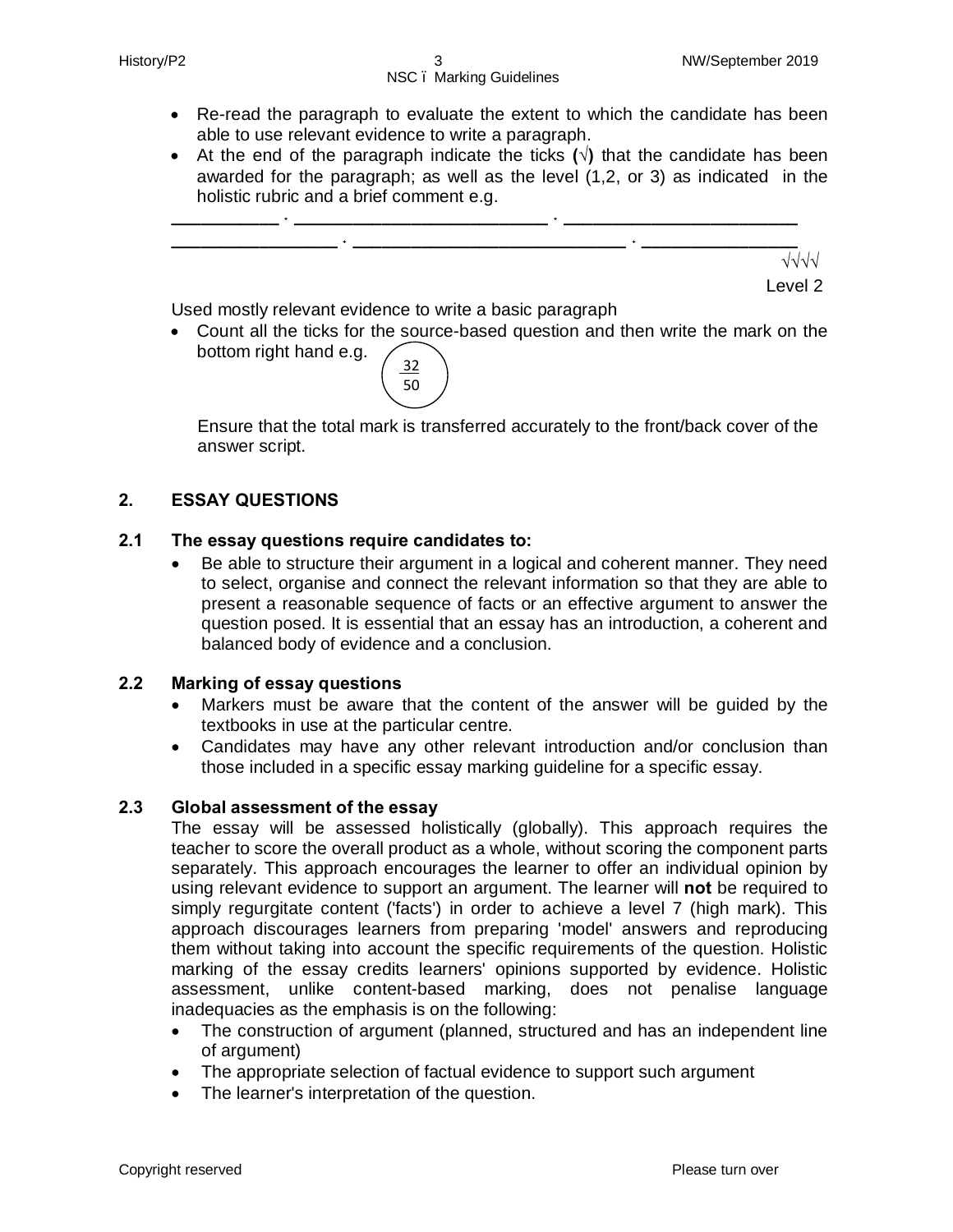#### **2.4 Assessment procedures of the essay**

- 2.4.1 Keep the synopsis in mind when assessing the essay.
- 2.4.2 During the reading of the essay ticks need to be awarded for a relevant introduction (which is indicated by a bullet in the marking guideline), the main aspects/body of the essay that sustains/defends the line of argument (which is indicated by bullets in the marking guideline) and a relevant conclusion (which is indicated by a bullet in the marking guideline)

For example, in an answer where there are five (5) main points there could be 7 ticks.

2.4.3 Keep the PEEL structure in mind when assessing an essay.

| $\mathsf{P}$ | <b>Point:</b> The candidate introduces the essay by taking a line of<br>argument/making a major point.<br>Each paragraph should include a point that sustains the major point<br>(line of argument) that was made in the introduction. |
|--------------|----------------------------------------------------------------------------------------------------------------------------------------------------------------------------------------------------------------------------------------|
| E            | <b>Explanation:</b> The candidate should explain in more detail what the<br>main point is all about and how it relates to the question posed (line of<br>argument)                                                                     |
|              | <b>E</b>   <b>Example:</b> The candidate should answer the question by selecting<br>content that is relevant to the line of argument. Relevant examples<br>should be given to sustain the line of argument                             |
| L.           | Link: The candidate should ensure that the line of argument ids<br>sustained throughout the essay and is written coherently.                                                                                                           |

- 2.4.4 The following additional symbols **MUST** also be used:
	- Introduction, main aspects and conclusion not properly contextualised **^**

| |

- $"$  Wrong statement
- $"$  Irrelevant statement
- Repetition R
- Analysis A√
- Interpretation 1√
- $\tilde{ }$  Line of argument LOA  $\uparrow$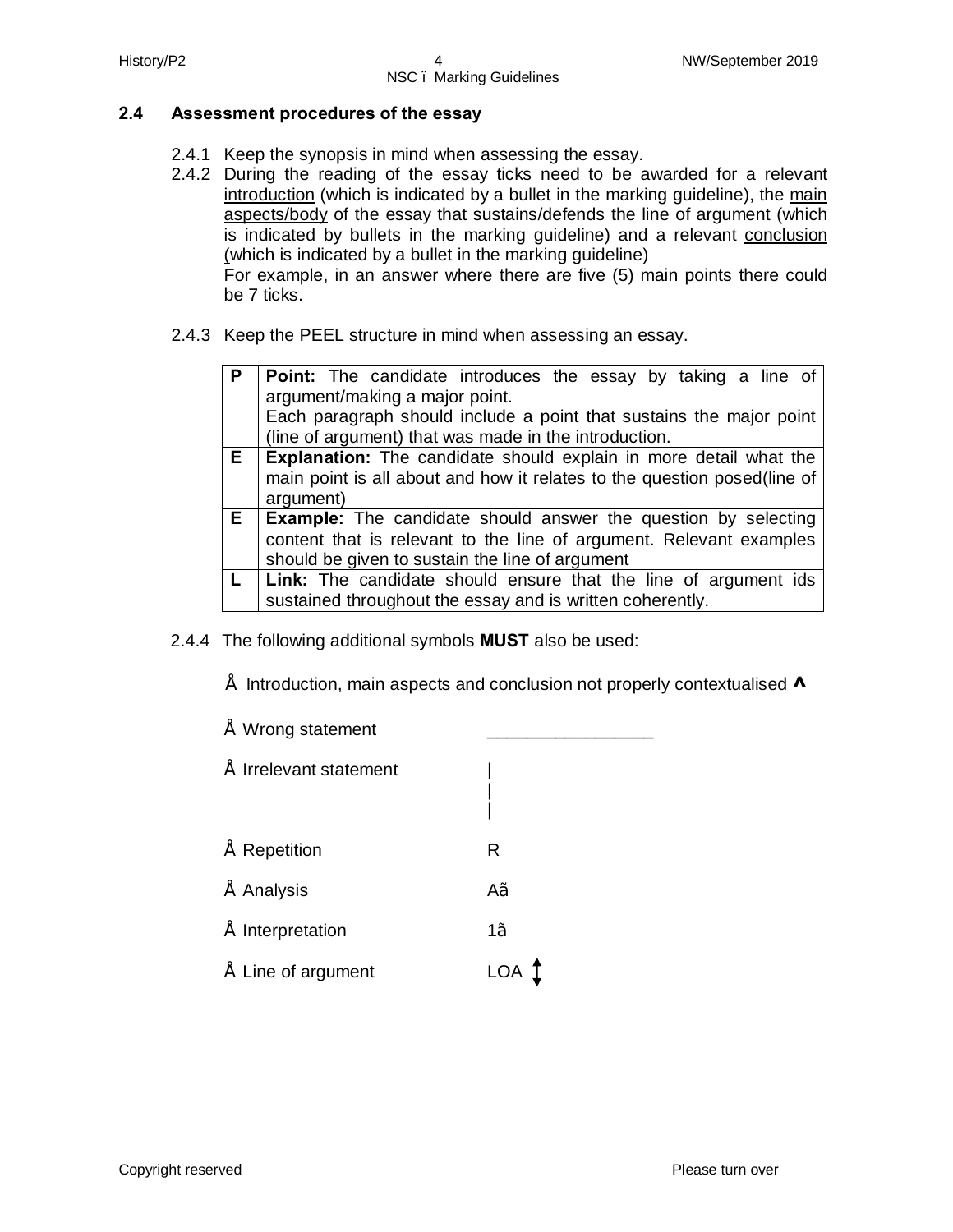#### **2.5 The matrix**

2.5.1 Use of the matrix in the marking of essays

In the marking of essays, the criteria as provided in the matrix should be used. When assessing the essay note both the content and presentation. At the point of intersection of the content and presentation based on the seven competency levels, a mark should be awarded.

(a) The first reading of the essay will be to determine to what extent the main aspects have been covered and to allocate the **content level** (on the matrix).

| <b>LEVEL 4</b> |  |
|----------------|--|
|                |  |

(b) The second reading of essays will relate to the level (on the matrix) of **presentation**.

|   | <b>LEVEL 4</b> |  |
|---|----------------|--|
| D | <b>LEVEL 3</b> |  |

(c) Allocate an overall mark with the use of the matrix.

| LEVEL 4 |        |
|---------|--------|
| LEVEL 3 | 726–27 |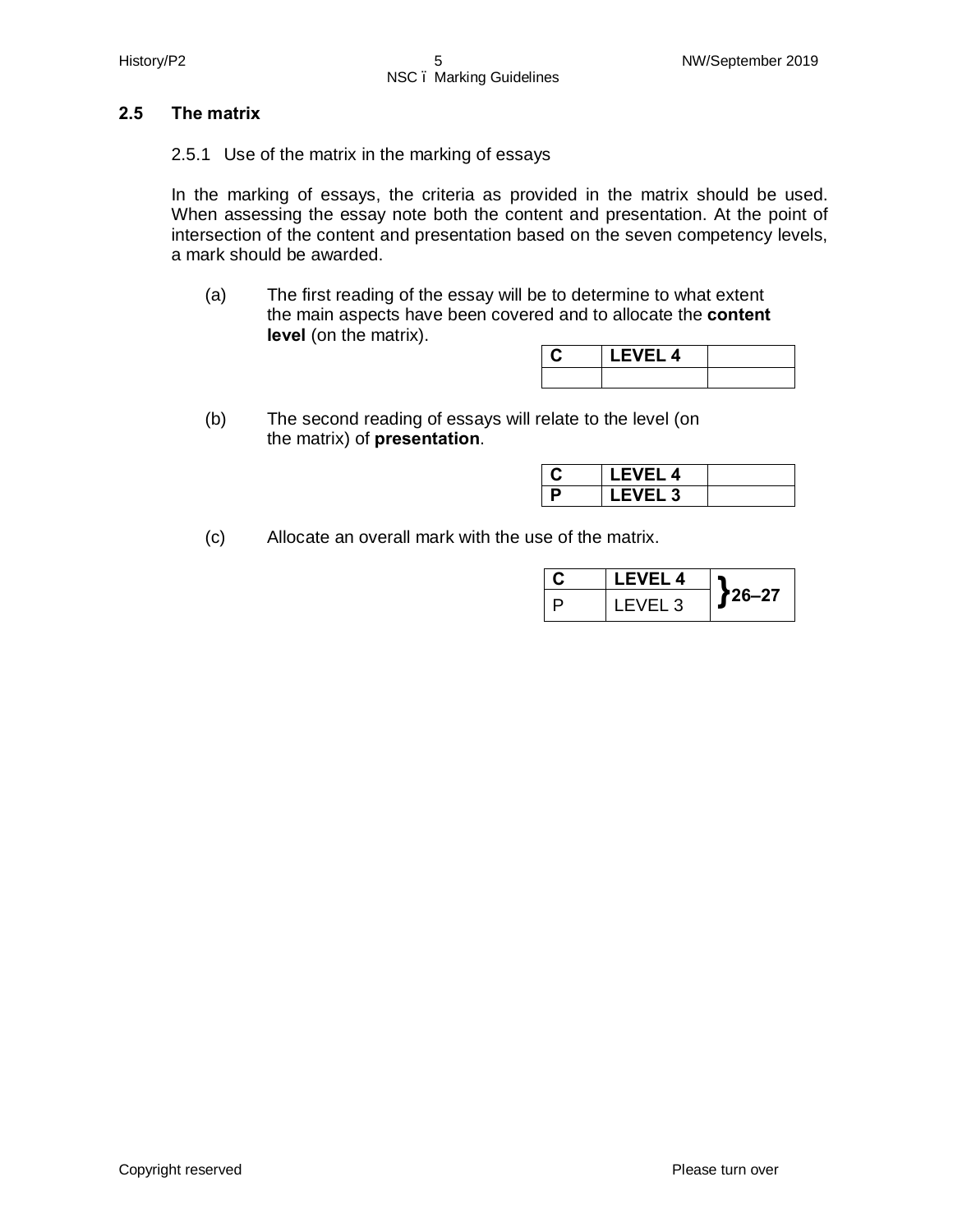#### **MARKING MATRIX FOR ESSAY: TOTAL: 50**

|                                                                                                                                                                                        | LEVEL 7                                                                                                                                                                                                                                                                                                                                                                 | LEVEL 6                                                                                                                                                                                                                                                      | LEVEL 5                                                                                                                                                                 | LEVEL 4                                                                                                                                                              | LEVEL <sub>3</sub>                                                                                                                                                              | LEVEL <sub>2</sub>                                                                                                                                                 | LEVEL 1*                                              |
|----------------------------------------------------------------------------------------------------------------------------------------------------------------------------------------|-------------------------------------------------------------------------------------------------------------------------------------------------------------------------------------------------------------------------------------------------------------------------------------------------------------------------------------------------------------------------|--------------------------------------------------------------------------------------------------------------------------------------------------------------------------------------------------------------------------------------------------------------|-------------------------------------------------------------------------------------------------------------------------------------------------------------------------|----------------------------------------------------------------------------------------------------------------------------------------------------------------------|---------------------------------------------------------------------------------------------------------------------------------------------------------------------------------|--------------------------------------------------------------------------------------------------------------------------------------------------------------------|-------------------------------------------------------|
| <b>PRESENTATION</b><br><b>CONTENT</b>                                                                                                                                                  | Very well<br>planned and<br>structured essay.<br>Good synthesis<br>of information.<br>Developed an<br>original, well<br>balanced and<br>independent line<br>of argument with<br>the use of<br>evidence and<br>sustained and<br>defended the<br>argument<br>throughout.<br>Independent<br>conclusion is<br>drawn from<br>evidence to<br>support the line<br>of argument. | Very well<br>planned and<br>structured essay.<br>Developed a<br>relevant line of<br>argument.<br>Evidence used to<br>defend the<br>argument.<br>Attempts to draw<br>an independent<br>conclusion from<br>the evidence to<br>support the line<br>of argument. | Well planned and<br>structured essay.<br>Attempts to<br>develop a clear<br>argument.<br>Conclusion<br>drawn from the<br>evidence to<br>support the line<br>of argument. | Planned and<br>constructed an<br>argument.<br>Evidence used to<br>some extent to<br>support the line<br>of argument.<br>Conclusions<br>reached based<br>on evidence. | Shows some<br>evidence of a<br>planned and<br>constructed<br>argument.<br>Attempts to<br>sustain a line of<br>argument.<br>Conclusions not<br>clearly supported<br>by evidence. | Attempts to<br>structure an<br>answer.<br>Largely<br>descriptive or<br>some attempt at<br>developing a line<br>of argument. No<br>attempt to draw a<br>conclusion. | Little or no<br>attempt to<br>structure the<br>essay. |
| <b>LEVEL 7</b><br>Question has been<br>fully answered.<br>Content selection<br>fully relevant to line<br>of argument.                                                                  | 47.50                                                                                                                                                                                                                                                                                                                                                                   | 43.46                                                                                                                                                                                                                                                        |                                                                                                                                                                         |                                                                                                                                                                      |                                                                                                                                                                                 |                                                                                                                                                                    |                                                       |
| LEVEL 6<br>Question has been<br>answered.<br>Content selection<br>relevant to a line of<br>argument.                                                                                   | 43.46                                                                                                                                                                                                                                                                                                                                                                   | 40.42                                                                                                                                                                                                                                                        | 38.39                                                                                                                                                                   |                                                                                                                                                                      |                                                                                                                                                                                 |                                                                                                                                                                    |                                                       |
| LEVEL 5<br>Question answered<br>to a great extent.<br>Content adequately<br>covered and<br>relevant.                                                                                   | 38.39                                                                                                                                                                                                                                                                                                                                                                   | 36.37                                                                                                                                                                                                                                                        | 34.35                                                                                                                                                                   | 30.33                                                                                                                                                                | 28.29                                                                                                                                                                           |                                                                                                                                                                    |                                                       |
| LEVEL 4<br>Question<br>recognisable in<br>answer.<br>Some omissions or<br>irrelevant content<br>selection.                                                                             |                                                                                                                                                                                                                                                                                                                                                                         |                                                                                                                                                                                                                                                              | 30.33                                                                                                                                                                   | 28.29                                                                                                                                                                | 26.27                                                                                                                                                                           |                                                                                                                                                                    |                                                       |
| LEVEL <sub>3</sub><br>Content selection<br>does relate to the<br>question, but does<br>not answer it, or<br>does not always<br>relate to the<br>question.<br>Omissions in<br>coverage. |                                                                                                                                                                                                                                                                                                                                                                         |                                                                                                                                                                                                                                                              |                                                                                                                                                                         | 26.27                                                                                                                                                                | 24.25                                                                                                                                                                           | 20.23                                                                                                                                                              |                                                       |
| LEVEL 2<br>Question<br>inadequately<br>addressed. Sparse<br>content.                                                                                                                   |                                                                                                                                                                                                                                                                                                                                                                         |                                                                                                                                                                                                                                                              |                                                                                                                                                                         |                                                                                                                                                                      | 20.23                                                                                                                                                                           | 18.19                                                                                                                                                              | 14.17                                                 |
| LEVEL 1*<br>Question<br>inadequately<br>addressed or not at<br>all. Inadequate or<br>irrelevant content.                                                                               |                                                                                                                                                                                                                                                                                                                                                                         |                                                                                                                                                                                                                                                              |                                                                                                                                                                         |                                                                                                                                                                      |                                                                                                                                                                                 | 14.17                                                                                                                                                              | 0.13                                                  |

#### **Guidelines for allocating a mark for Level 1:**

• Question not addressed at all/totally irrelevant content; no attempt to structure the essay  $= 0$ 

• Content includes basic and generally irrelevant information; no attempt to structure the essay  $= 1.6$ 

• Question inadequately addressed and vague; little attempt to structure the essay  $= 7.13$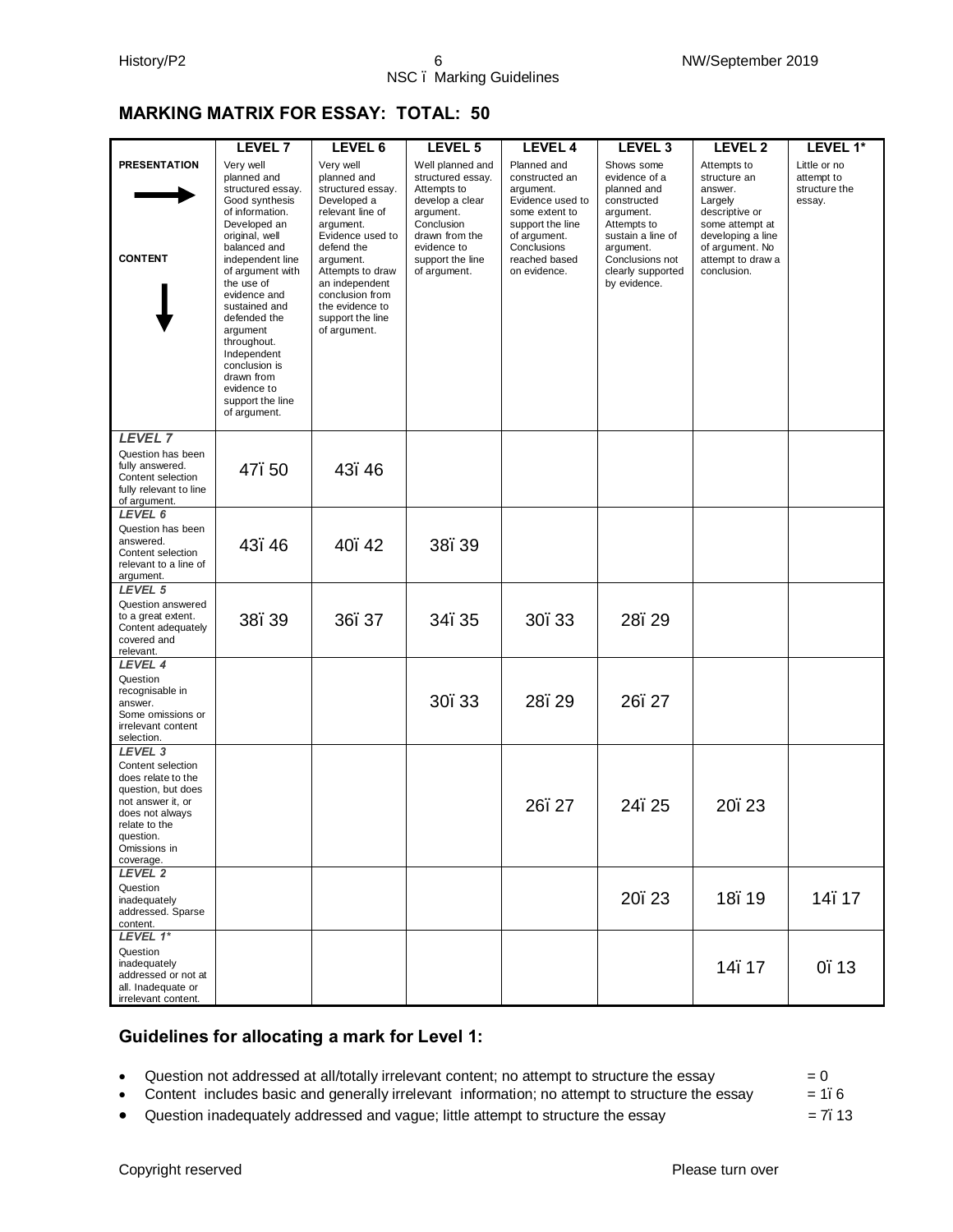#### History/P2 7 NW/September 2019 NSC – Marking Guidelines

### **SECTION A: SOURCE-BASED QUESTIONS**

#### **QUESTION 1: WHAT IMPACT DID THE PHILOSOPHY OF BLACK CONSCIOUSNESS HAVE ON THE STUDENTS OF SOWETO IN THE 1970s?**

1.1

- 1.1.1 *[Explanation of a concept from Source 1A – L1]*
	- · A philosophy that advocated self-confidence , assertiveness and pride among the black South Africans
	- · A philosophy propagated by Steve Biko and other activists for black South Africans to be independent of other races regarding the struggle for equality and justice
	- Any other relevant response (1 x 2) (2)
- 1.1.2 *[Extraction of evidence from Source 1A – L1]*
	- NUSAS was multiracial but white dominated (1 x 2) (2)
- 1.1.3 *[Extraction of evidence from Source 1A – L1]*
	- · It filled the political vacuum which had been left in black communities after the banning of the PAC and ANC
	- It rejected passive acceptance of white superiority and domination
	- It advocated a new black self-confidence and self-assertion (Any 2 x 1) (2)
- 1.1.4 *[Interpretation of evidence from Source 1A – L2]*
	- · For them to realise their emancipation from psychological and physical oppression
	- · To conscientise blacks about oppression
	- Any other relevant response (2 x 2) (4)
- 1.1.5 *[Extraction of evidence from Source 1A – L1]*
	- · They had energy and independence
	- · They were brimming with self belief
	- They occupied political vacuum left by the banned congress movement

 $(3 \times 1)$   $(3)$ 

#### 1.2

- 1.2.1 *[Interpretation of evidence from Source 1B – L2]*
	- SASO was formed without whites (white sheep being kicked out)
	- SASO was not multiracial (white sheep being kicked out)
	- SASO was an exclusive black organization (white sheep being kicked out)
	- · SASO was becoming an influential student organization (the size of SASO on the cartoon)
	- Any other relevant response (Any 2 x 2) (4)
- 1.2.2 *[Interpretation of evidence from Source 1B – L2]*
	- · NUSAS was dominated by whites
	- SASO was to be an exclusive black movement
	- Any other relevant response (1 x 2) (2)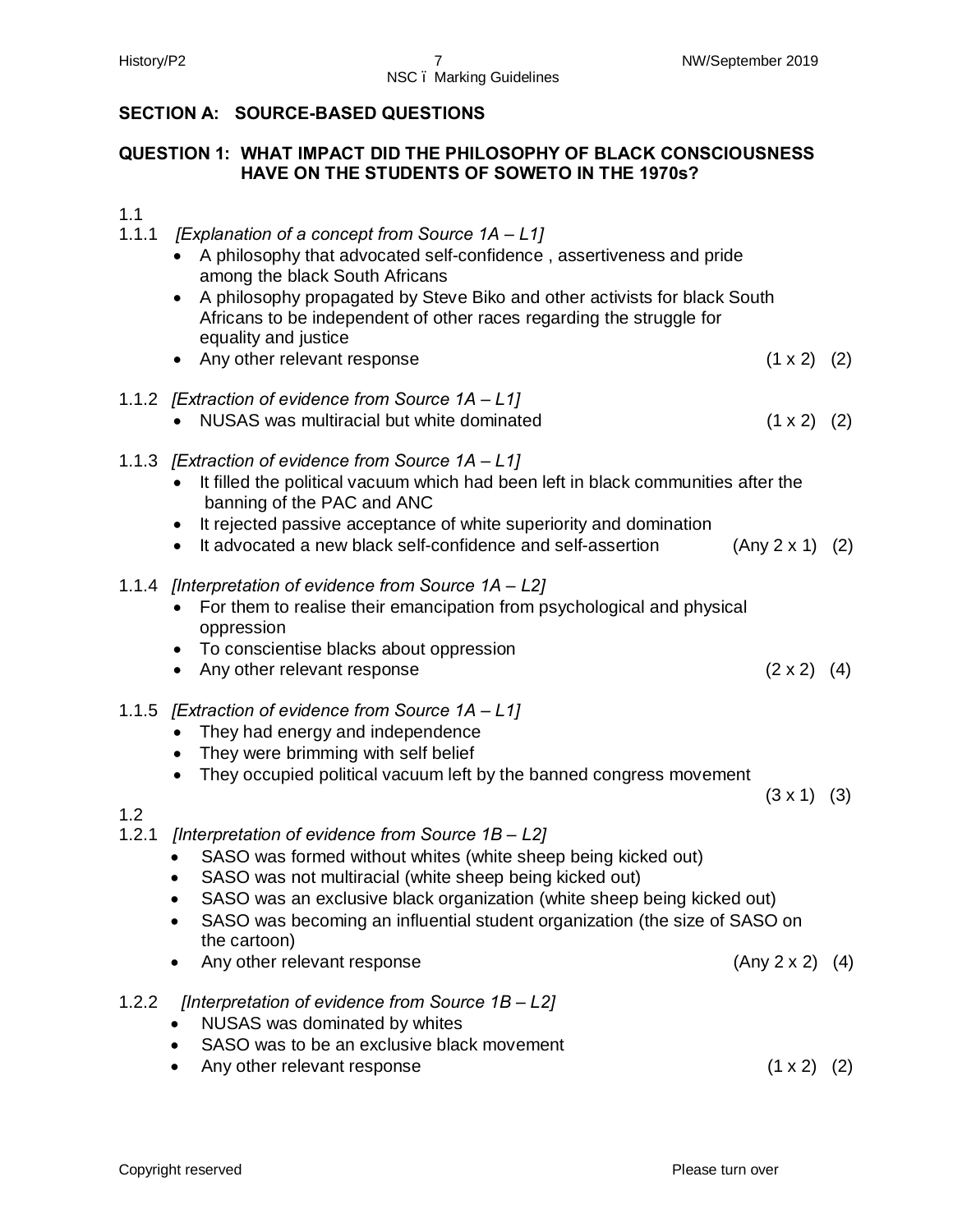- 1.3 *[Comparison of evidence from Source 1A and 1B – L3]* Source 1A highlights the formation of SASO from the multiracial but white dominated NUSAS and Source 1B SASO kicking out the white sheep (NUSAS) · Source 1A highlights that SASO was an exclusive black movement and Source 1B shows SASO kicking out the white sheep (NUSAS) • Any other relevant response (2 x 2) (4) 1.4 1.4.1 *[Extraction of evidence from Source 1C – L1]* • It organised a serious mobilisation in the schools  $(1 \times 2)$  (2) 1.4.2 *[Interpretation of evidence from Source 1C – L2]* (a) Tsietsi Mashinini proposed a mass demonstration in Soweto against the use of the Afrikaans language in black South African schools/ formed part of the action  ${\tt committee}$  (1 x 2) (2) (b) Seth Mazibuko organised the initial class boycott at Orlando West Junior Secondary School against the use of the Afrikaans language in black South African schools/ formed part of the action committee ( 1 x 2) (2) 1.4.3 *[Interpretation of evidence from Source 1C – L2]* · Group of students assembled at different points throughout Soweto · Students converged on Orlando West in Soweto · By 10:30 over 5 000 students gathered on Vilikazi street in Soweto · Any relevant response (Any 2 x 2) (4) 1.5 1.5.1 *[Extraction of evidence from Source 1D – L1]* · Hastings Ndlovu • Hector Pietersen (2 x 1) (2) 1.5.2 *[Extraction of evidence from Source 1D – L1]* · The decree issued by Bantu Education Department that imposed Afrikaans as the medium of instruction in schools  $(1 \times 1)$  (1) 1.5.3 *[Interpretation of evidence from Source 1D – L2]* · It was spoken by members of the ruling National Party · African teachers and pupils experienced its negative impact in class · Any relevant response (Any 1 x 2) (2) 1.5.4 *[Commenting on the usefulness of evidence in Source 1D – L3]* The source is useful because: · It mentions the two students who died from police gunfire · It highlights the immediate cause of the 16 June 1976 march by students · It mentions the reasons for the formation of SASO · It mentions other events that influenced the 1976 uprising
	- Any other relevant response (Any 2 x 2) (4)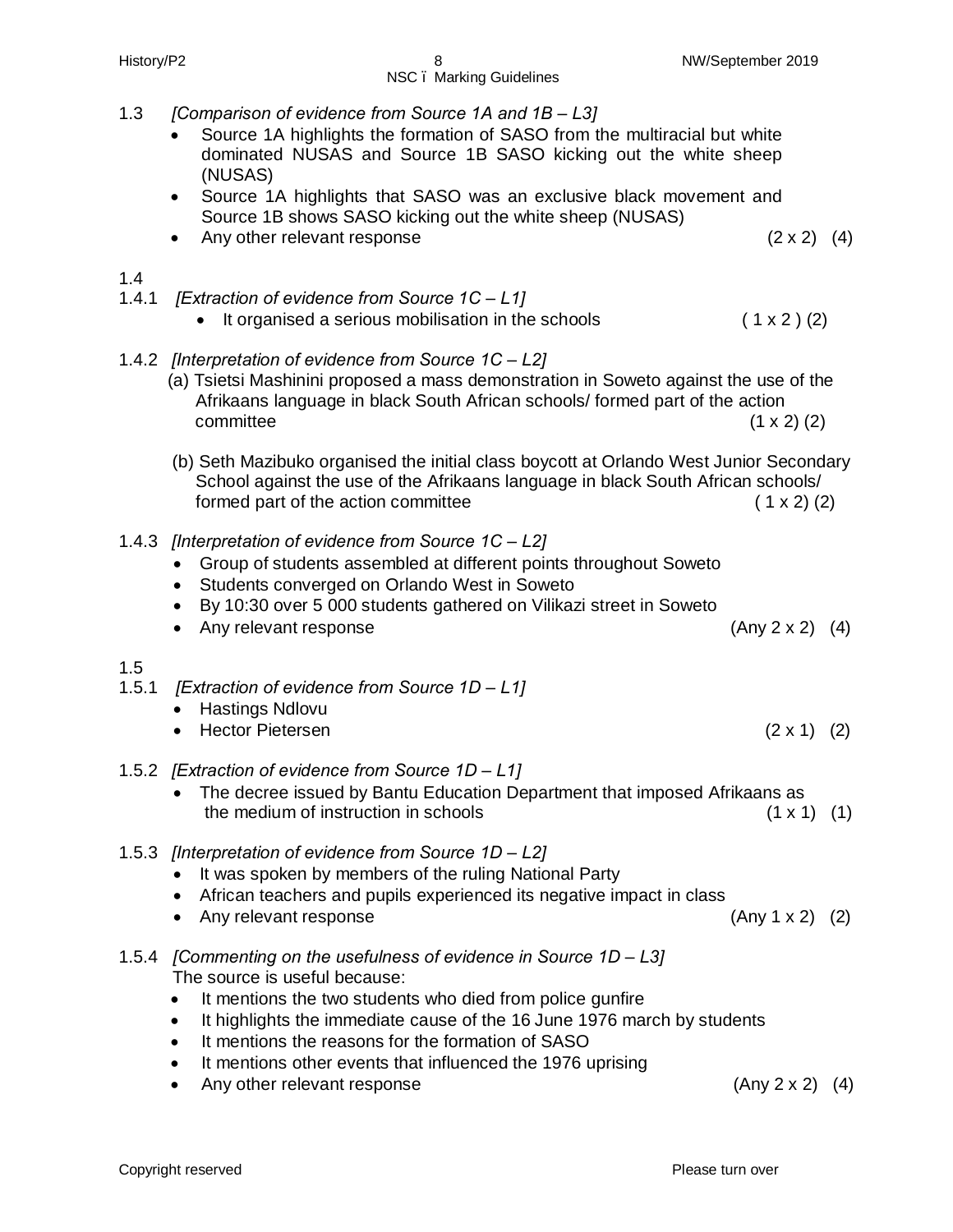#### 1.6 *[Interpretation, evaluation and synthesis of evidence from relevant sources – L3]*

Candidates could include the following aspects in their response

- · Black Consciousness (BC) influenced a generation which had known only humiliation of grand apartheid to challenge the status quo (Source 1A)
- · Formation of SASO from the multiracial yet white dominated NUSAS (Sources 1A, 1B and 1C)
- · Role of SASO (filling the political vacuum after the banning of PAC and ANC (Source 1A)
- SASO stance on white superiority and domination (Source 1A and B)
- · BC advocated a new self-confidence and self-assertion on SASO (Source 1A)
- Formation and role of Black People Convention (Source 1A)
- · BC influence on students in schools: energy, independence and self-belief (Source 1A, 1C and 1D)
- · 16 June 1976 march against the introduction of Afrikaans as a medium of instruction in half of the subjects in schools (Sources 1C)
- · SASM mobilised students against Afrikaans as a medium of instruction in schools (Source 1D)
- · Any other relevant response

Use the following rubric to allocate marks:

| <b>LEVEL1</b>  | Uses evidence in an elementary manner e.g. shows no<br>$\bullet$<br>or little understanding of how the philosophy of<br>Black Consciousness impacted on the students of<br>Soweto in the 1970s.<br>Uses evidence partially or cannot write a paragraph<br>$\bullet$                      | <b>MARKS</b><br>$0 - 2$ |
|----------------|------------------------------------------------------------------------------------------------------------------------------------------------------------------------------------------------------------------------------------------------------------------------------------------|-------------------------|
| <b>LEVEL 2</b> | Evidence is mostly relevant and relates to a great extent<br>to the topic e.g. Shows some understanding of how<br>the philosophy of Black consciousness impacted on<br>the students of Soweto in the 1970s.<br>Uses evidence in a very basic manner to write a<br>$\bullet$<br>paragraph | <b>MARKS</b><br>$3 - 5$ |
| <b>LEVEL 3</b> | Uses relevant evidence e.g. demonstrates a thorough<br>understanding of how the philosophy of Black<br>consciousness impacted on the students of Soweto<br>in the 1970s<br>Uses evidence very effective in an organized paragraph<br>that shows an understanding of the topic.           | <b>MARKS</b><br>$6 - 8$ |

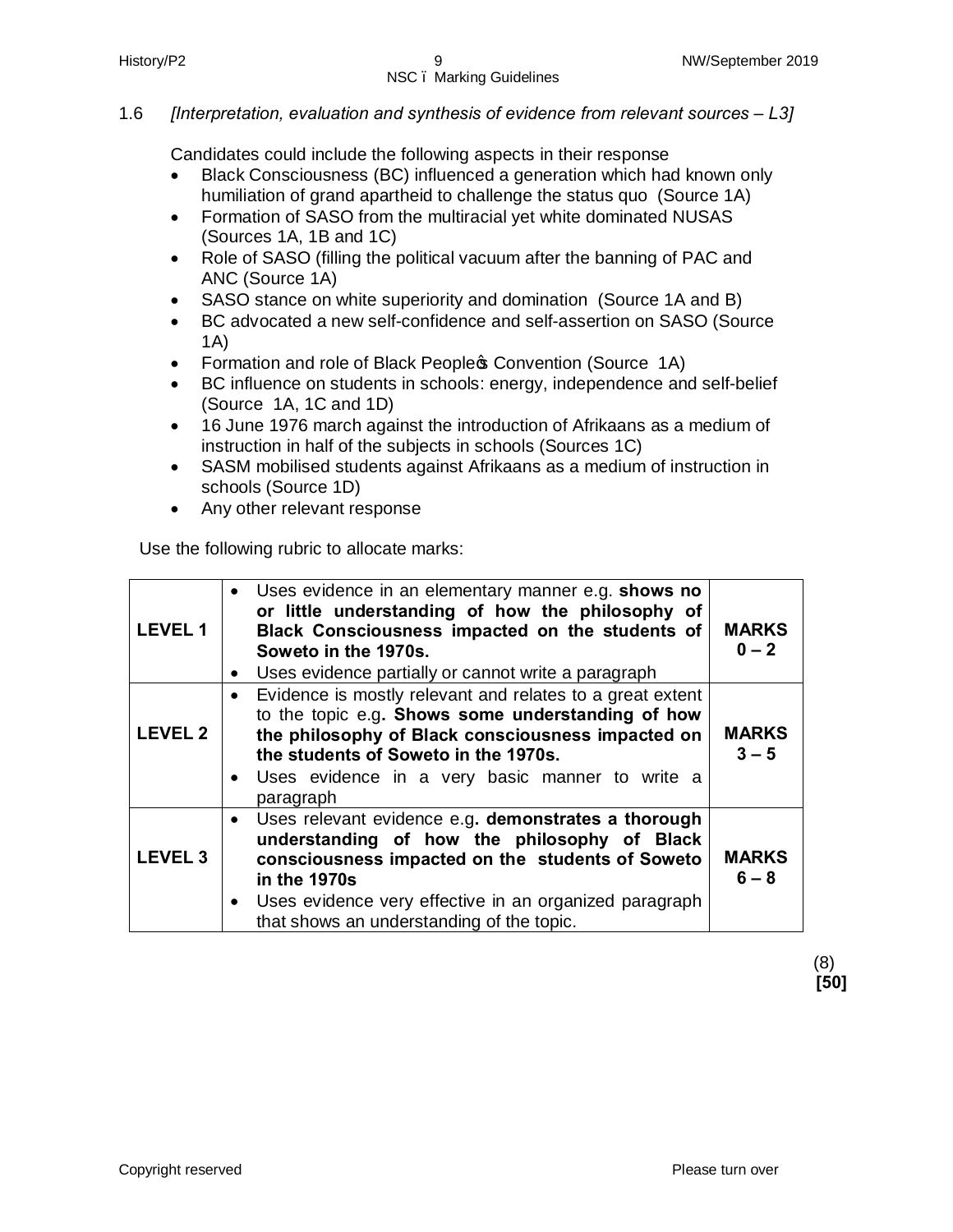#### **QUESTION 2: WAS THE TRUTH AND RECONCILLIATION COMMISSION (TRC) SUCCESSFUL IN RECONCILING SOUTH AFRICA FROM ITS DIVIDED PAST?**

#### 2.1

- 2.1.1 *[Extraction of evidence from Source 2A – L1]*
	- Minister of Justice Dullah Omar (1 x 1) (1)
- 2.1.2 *[Definition of a historical concept from Source 2A L1]* 
	- · Re-establishing good relations between victims and perpetrators
	- · To establish the truth in order to promote forgiveness and bring about healing of political crimes that were committed after 1960
	- Any other relevant response (Any 1 x 2) (2)

#### 2.1.3 *[Interpretation of evidence from Source 2A – L2]*

- · So that they can be granted amnesty
- · For perpetrators and victims to find closure
- · To foster reconciliation
- Any other relevant response (Any 2 x 2) (4)
- 2.1.4 *[Extraction of evidence from Source 2A – L1]*
	- · To examine human rights abuses from all sides of the political spectrum
	- · To hear testimonies from victims and perpetrators
	- · To grant perpetrators amnesty from prosecution or civil action
	- To encourage truth telling (Any 3 x 1) (3)
- 2.1.5 *[Commenting on the usefulness of evidence in Source 2A – L3]* The source is useful because:
	- · It outlines the objectives of the TRC
	- · It gives the names of the leaders of the TRC
	- · It outlines the task of the TRC
	- Any other relevant response (Any 2 x 2) (4)

## 2.2

- 2.2.1 *[Interpretation of evidence from Source 2B – L2]*
	- · It shows that Desmond Tutu was able to present the final report of the TRC to President Mbeki (Tutu presenting the report)
	- The Report appears too big (bulky)
	- It shows that De Klerk did not want to appear before the TRC ( De Klerk hiding)
	- · It shows that De Klerk and the apartheid state security destroyed some evidence ( evidence being shredded and the words,  $\pm$ o did weg)
	- It shows that not all evidence was dealt with by the TRC (Tutuqs words)
	- · Any other relevant response (Any 2 x 2) (4)
- 2.2.2 *[Interpretation of evidence from Source 2B – L2]*
	- · The TRC dealt only with evidence/cases that were reported
	- · Many victims and perpetrators did not appear before the TRC
	- · Some important evidence was destroyed by the apartheid government
	- · Any other relevant response (Any1 x 2) (2)
	- ·

- 
- 
-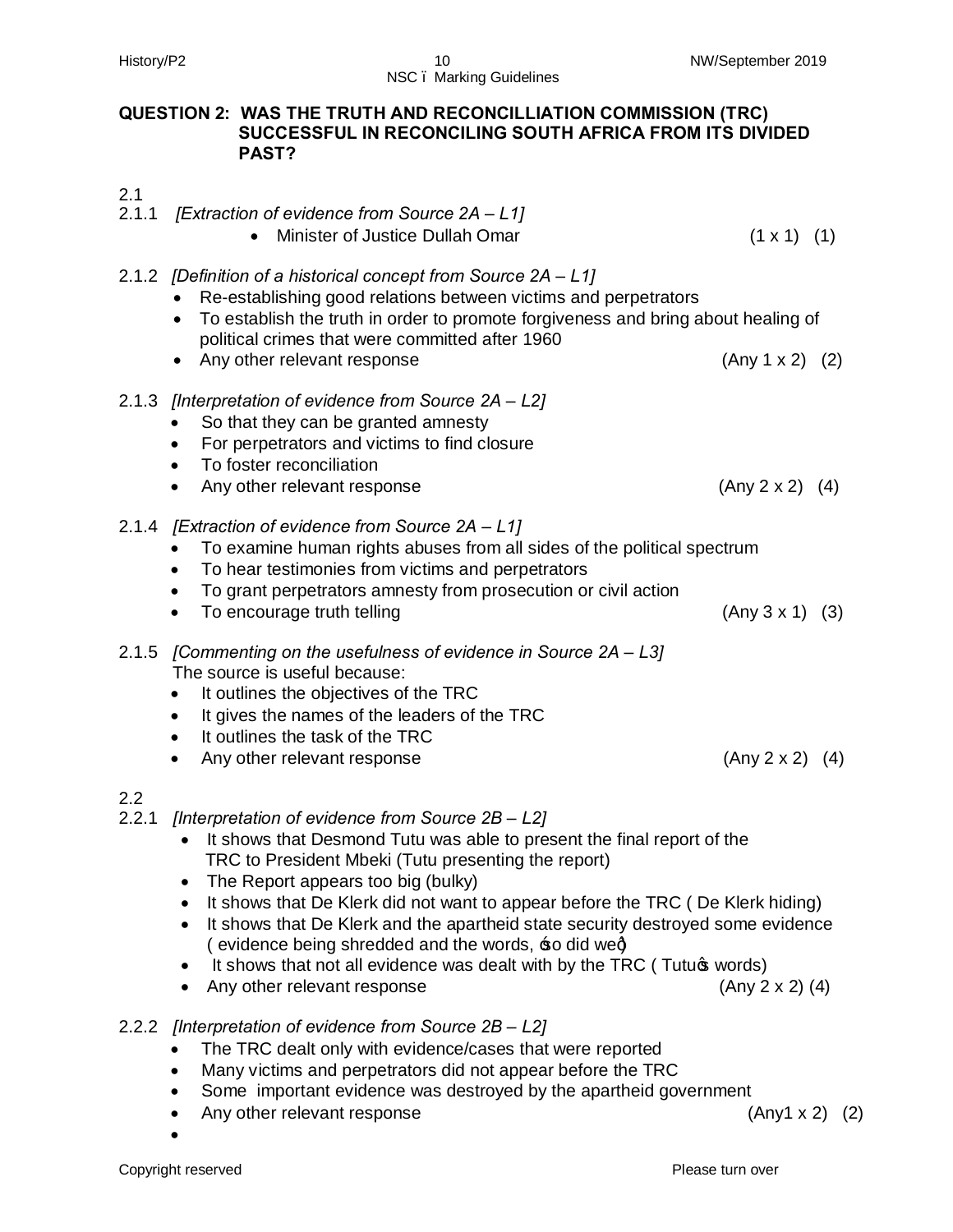2.3

#### History/P2 11 NW/September 2019 NSC – Marking Guidelines

2.3.1 *[Extraction of evidence from Source 2C – L1]* • Political tension that prevailed during the Commission operations  $(1 \times 2)$  (2)

#### 2.3.2 *[Interpretation of evidence from Source 2C – L2]*

- They thought the TRC will damage their political credibility
- They accused the TRC of being a *W*uitch-hunt+rather than a genuine tool for reconciliation
- · Any other relevant response (Any2 x 2) (4)
- 2.3.3 *[Extraction of evidence from Source 2C – L1]*
	- The tendency to give in to these political groupings in an attempt to keep them committed to the process ( 1 x 2) (2)

#### 2.4

- 2.4.1 *[Extraction of evidence from Source 2D – L1]*
	- · Numerous atrocities of the past have not been properly investigated
	- · There was an over emphasis on the role of the former security forces
	- The assassination of about 400 top IFP leaders has not been thoroughly probed
	- There has not been an in-depth analysis of what many would call black on  $black$ violence (Any 2 x 1) (2)
	- 2.4.2 *[Interpretation of evidence from Source 2D –L2]* 
		- · Perpetrators who committed gross human rights violations and failed to apply for amnesty must be brought to book
		- · The state organs involved in the killings and did not apply for amnesty must be held accountable
		- · Members of Liberation Movements who committed political crimes and failed to apply for amnesty must be investigated and prosecuted
		- · Any other relevant response (Any2 x 2) (2)
	- 2.4.3 *[Extraction of evidence from Source 2D -L1]* 
		- · If crimes were committed in the past, by whomever, and no application for amnesty was made when the opportunity was there, justice must prevail  $(1 \times 2)$   $(2)$
- 2.5 *[Comparison of evidence from Source 2B and 2C – L3]*
	- Source 2C highlights that the National Party and some extreme right wing groups were reluctant to appear before the TRC and Source 2B shows De Klerk hiding (Both sources highlight De Klerk and NP reluctant to appear before the TRC)
	- Source 2C highlights the TRC<sub>C</sub> blunder by giving in to the political groupings and Source 2B shows that Tutu presented the report without some evidence from political groupings (Both sources highlights the weaknesses of the TRC)
	- Source 2C highlights that remorse and evidence was not forthcoming form the National Party and Source 2B shows De Klerk and the National party shredding evidence (Both sources show that the NP was not showing any remorse)
	- · Any other relevant response (Any2 x 2) (4)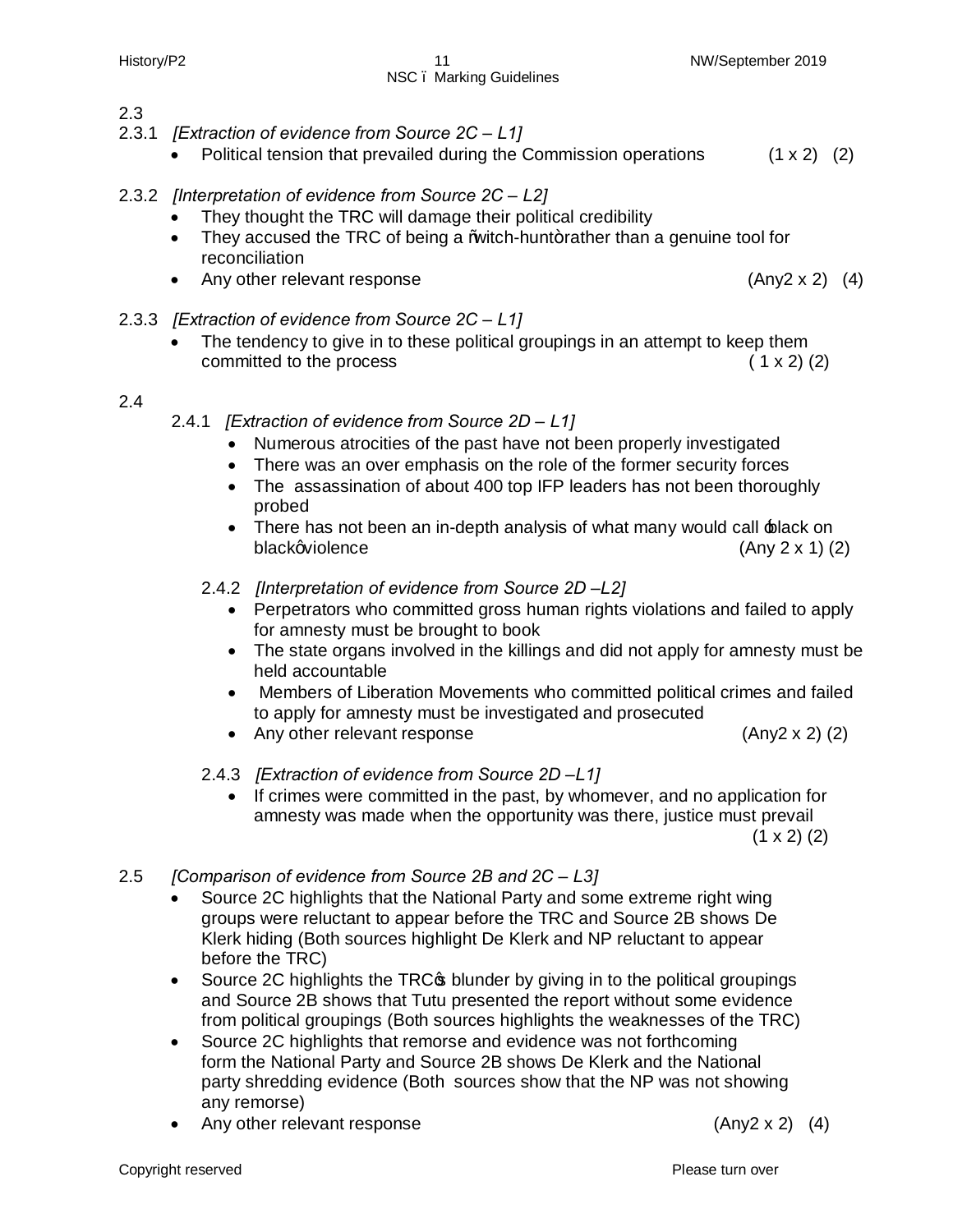#### 2.6 *[Interpretation, evaluation and synthesis of evidence from relevant sources – L3]*

Candidates could include the following aspects in their response

- · Formulation of the law that established the TRC-Led to anxiety about the prospect of an anti-Afrikaner witch-hunt (Source 2A, 2D)
- · Dullah Omar allayed that fear: TRC aimed at enabling South Africans to come to terms with the past (Source 2A)
- The TRC will not gloss over and sweep the under the carpet claims of abuse against the ANC (Source 2A)
- · TRC: A forum to speak the truth where victims and perpetrators were to speak the truth as they know it (Source 2A)
- · Tutu and Borraine standing in society (a bishop and a cleric and liberal politician (Source 2A)
- · TRC objective was to examine human abuses from all sides (Source 2A)
- · It aimed at giving amnesty to perpetrators where there was disclosure and political motivation was present (Source 2A)
- · De Klerk: TRC to have reparation, not retaliation (Sources 2D)
- · De Klerk and Ramaphosa: No blanket amnesty (Source 2D)
- · No amnesty to perpetrators if it is clear they have hidden the truth (Source 2D)
- · National Party and some extreme right wing groups were reluctant to appear before the TRC: a blow to the TRC (Source 2C and 2D)
- · Restorative justice: but NP did not show remorse ( Source 2B and 2C)
- Any other relevant response

Use the following rubric to allocate marks:

| <b>LEVEL1</b>  | • Uses evidence in an elementary manner e.g. shows no<br>or little understanding of whether the TRC was<br>successful in reconciling South Africa from its<br>divided past.<br>Uses evidence partially or cannot write a paragraph<br>$\bullet$                                              | <b>MARKS</b><br>$0 - 2$ |
|----------------|----------------------------------------------------------------------------------------------------------------------------------------------------------------------------------------------------------------------------------------------------------------------------------------------|-------------------------|
| <b>LEVEL 2</b> | • Evidence is mostly relevant and relates to a great extent<br>to the topic e.g. Shows some understanding of<br>whether the TRC was successful in reconciling<br>South Africa from its divided past.<br>• Uses evidence in a very basic manner to write a<br>paragraph                       | <b>MARKS</b><br>$3 - 5$ |
| <b>LEVEL 3</b> | Uses relevant evidence e.g. demonstrate a thorough<br>$\bullet$<br>understanding of whether the TRC was successful in<br>reconciling South Africa from its divided past.<br>Uses evidence very effective in an organized paragraph<br>$\bullet$<br>that shows an understanding of the topic. | <b>MARKS</b><br>$6 - 8$ |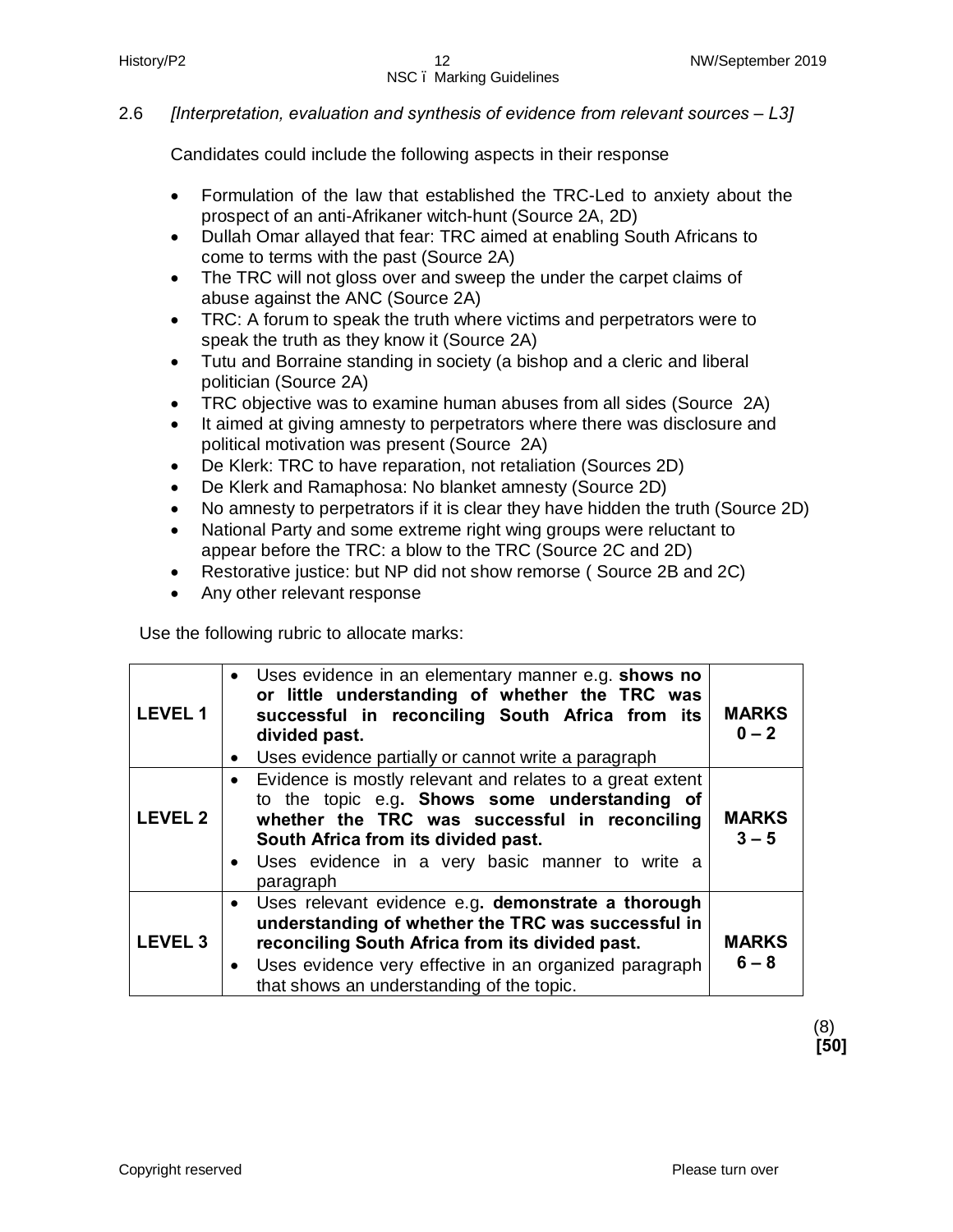#### History/P2 13 NW/September 2019 NSC – Marking Guidelines

#### **QUESTION 3: HOW DOES GLOBALISATION NEGATIVELY AFFECT THE ECONOMIES OF DEVELOPING COUNTRIES?**

- 3.1
- 3.1.1 *[Definition of a historical concept from Source 3A –L1]* The process by which the world became more integrated and connected through for example, technology • Any other relevant response (1 x 2) (2)
- 3.1.2 *[Extraction of evidence from Source 3A – L1]*
	- Communicating and sharing each others culture through travel and trade
	- Transporting products around the world in hours or days
	- · It has made the world interconnected
	- · It has increased production of goods and services
	- It has led to increased international trade (Any 3 x 1) (3)

#### 3.1.3 *[Interpretation of evidence from Source 3A – L2]*

- · Bigger companies (multi-national) use their subsidiaries to get wealth from poor countries
- · Poor countries depends on exports from rich countries
- · Poor countries depends on loans from rich countries (World Bank and International Monetary Fund)
- Any other relevant response (Any 2 x 2) (4)

#### 3.2

- 3.2.1 *[Extraction of a evidence from Source 3B – L1]*
	- World Trade Organisation (1 x 1) (1)
- 3.2.2 *[Interpretation of evidence from Source 3B – L2]*
	- The World Trade Organisation did not protect their workers rights.
	- Workers were exploited
	- · They had no job security
	- · They were not allowed to be unionised
	- Any other relevant response (Any 2 x 2) (4)

#### 3.2.3 *[Extraction of evidence from Source 3B – L1]*

- They were well educated
- · They were well informed about issues concerning the activities of the World Trade Organisation
- · They did their home work
- · They attended workshops and seminars (Any 2 x 1) (2)

#### 3.2.4 *[Extraction of evidence from Source 3B – L1]*

- · Genetically engineered foods
- · Sweat shops
- The clean cutting of forest
- · Animal protection laws
- · Beef hormones
- · Poison air, water and land
- American workers lost their jobs to overseas markets  $(Any 2 x 1) (2)$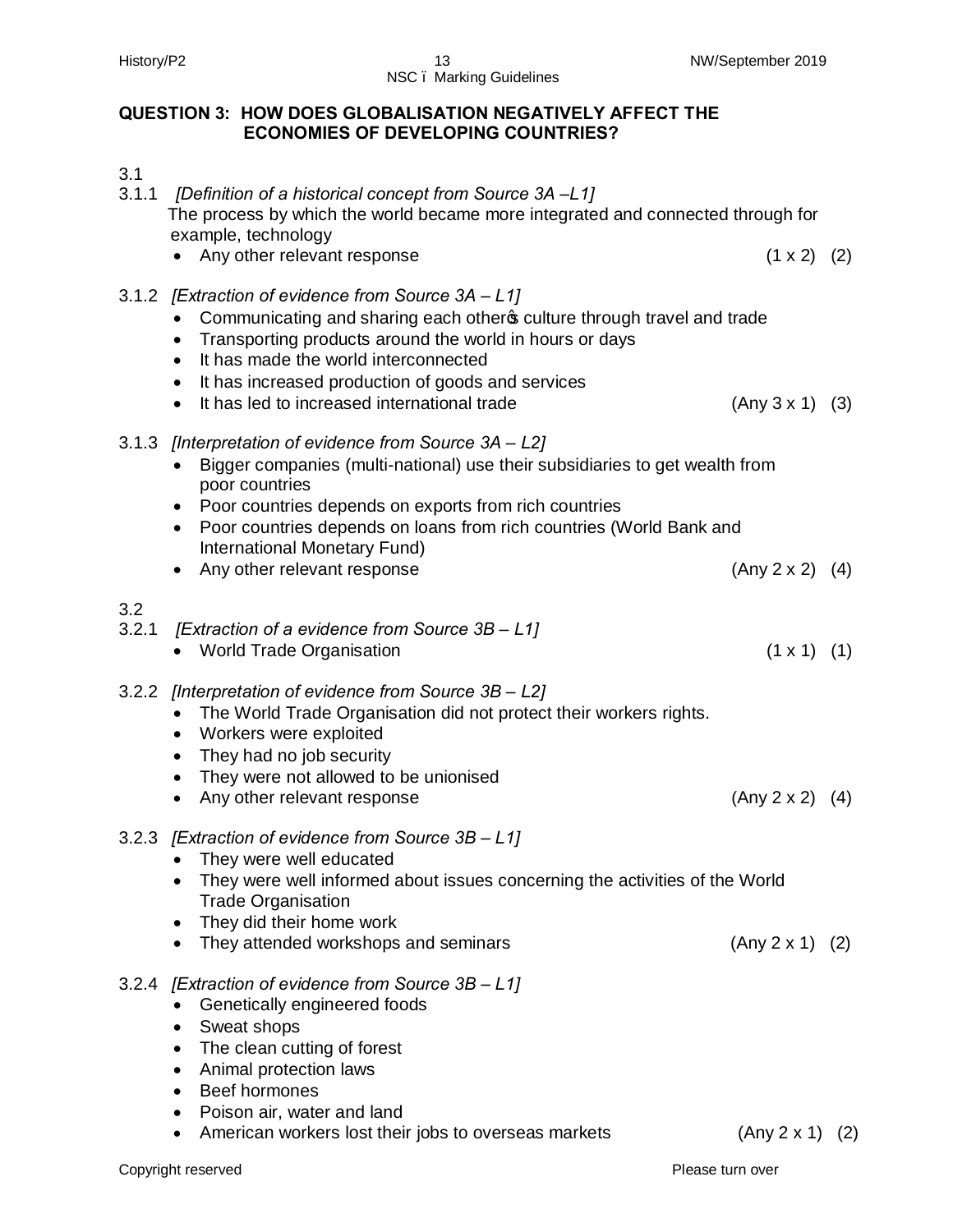#### 3.3

- 3.3.1 *[Interpretation of evidence from Source 3C – L2]*
	- It shows the negative impact of globalisation (WTO) on developing countries (human rights violation. Impact on the environment, low wages and the rich benefiting)
	- · It shows why globalisation (WTO) was criticised (human rights violation. Impact on the environment, low wages and the rich benefiting)
	- · It shows how gig business used WTO to exploit developing countries (big frame of representing big business)
	- · It shows the influence that big business (rich countries) had on developing countries (poor countries)
	- Any other relevant response (Any 2 x 2) (4)

#### 3.3.2 *[Extraction of evidence from Source 3C – L1]*

- · Human Rights
- · The environment
- · Low wages
- Rich benefiting (Any 2 x 1) (2)
- 3.4 *[Comparison of evidence from Source 3B and 3C – L3]*
	- · Both sources highlights criticism of globalisation (WTO)
	- · Source 3B highlights clear cutting of forests, poisoned air, water and land as one of the criticism of globalisation (WTO) and Source 3C also mentions environment (both sources highlights environment as one of the criticism of globalisation (WTO)
	- · Source 3B highlights cheap labour as one of the criticism of WTO and Source 3C mentions low wages (both sources highlights cheap labour/low wages as one of the criticism of globalisation (WTO)
	- · Source 3B highlights cheap labour as one of the criticism of globalisation (WTO) and Source 3C mentions low wages (both sources highlights cheap labour/low wages as one of the criticism of globalisation (WTO)
	- Source 3B highlights that Pacific Rim sweatshop workers worked long hours under poor working conditions (human rights abuse) and Source 3C also mentions it (both sources highlights cheap human rights as one of the criticism of globalisation (WTO)
	- Any other relevant response (Any 2 x 2) (4)

#### 3.5

- 3.5.1 *[Extraction of evidence from Source 3D – L1]*
	- · To capitalise on cheap labour costs
	- To be closer to their markets  $(2 \times 1)$  (2)
- 3.5.2 *[Interpretation of evidence from Source 3D – L2]*
	- They brought much needed foreign investment to developing countries
	- · Supermarkets in have set up global supply chains that ensured cheap produce all over the world
	- Any other relevant response (Any 2 x 2) (4)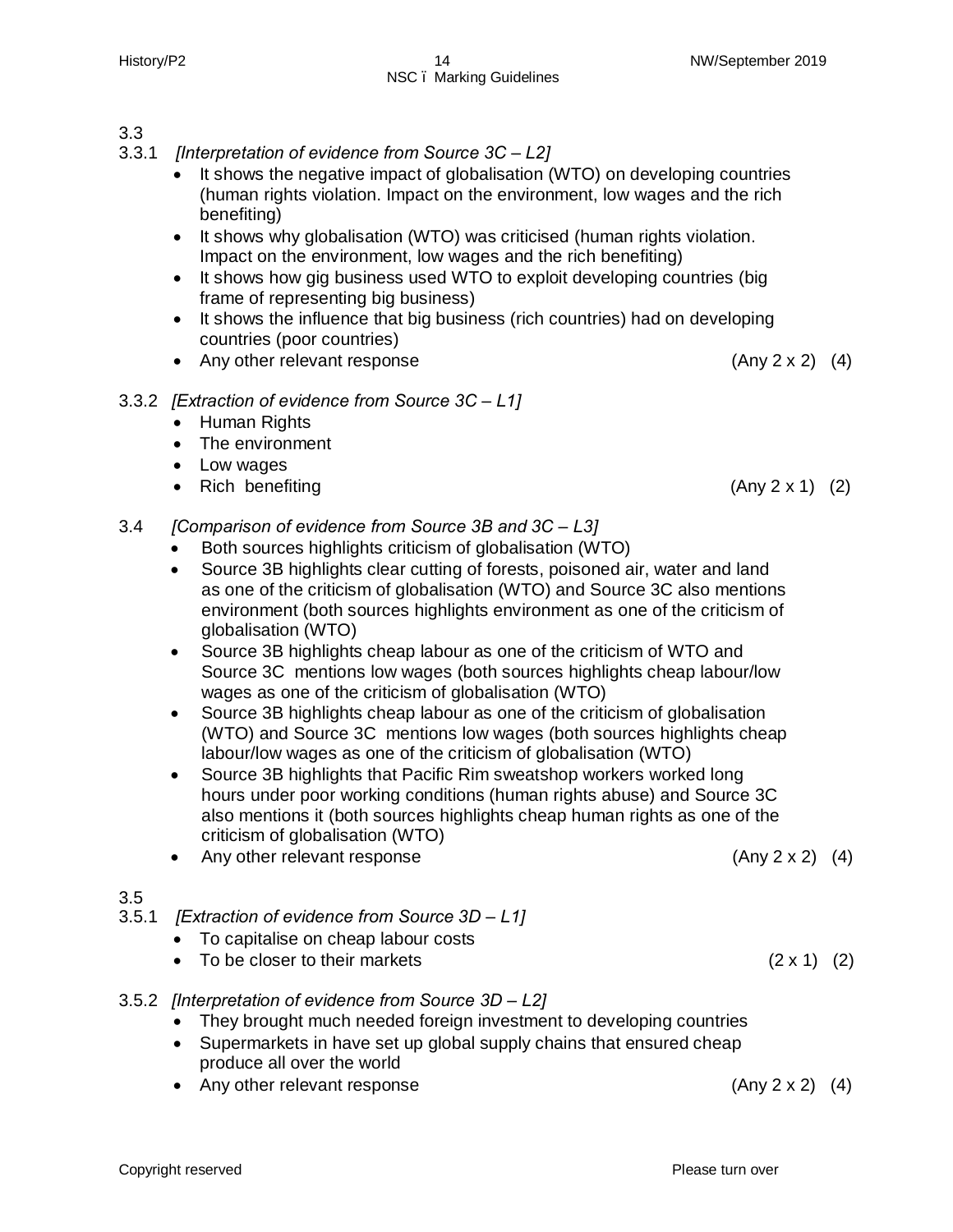## NSC – Marking Guidelines

- 3.5.3 *[Interpretation of evidence from Source 3D – L2]*
	- · Multinational companies often put profits before the right of workers
	- People who grow the produce depend on the prices they get from multinationals, and prices has fallen
	- The rules that govern trade are fixed in favour of rich countries
	- Any other relevant response (Any 2 x 2) (4)

3.5.4 *[Commenting on the usefulness of evidence from Source 3D – L3]* The source is **USEFUL because:**

- · It gives information on why multinational companies located their plants overseas
- · It explains the positive aspects of multinationals in developing countries
- · It explains the negative aspects of multinationals in developing countries
- · It highlights hoe multinationals operate in developing countries
- Any other relevant response (Any 2 x 2) (4)
- 3.6 *[Interpretation, evaluation and synthesis of evidence from relevant sources – L3]*

#### **Candidates to refer to both positive and negative impact in their response**

Positive impact of globalisation

- · Globalisation had made the world to become interconnected (Source 3A and 3D)
- · Globalisation has increased production of goods and services (Source 3A and 3D)
- · It has created more wealth to developing countries (Source 3A and 3D)
- Multinational companies brought much needed foreign investments in developing countries (Source 1A)
- · Any other relevant positive impact

Negative aspects of globalisation

- · It led to protesters to target World Trade Organisation (Source 3B)
- · It led to workers exploitation (low wages, long hours, poor working conditions (Sources 3B and 3C)
- · Workers human rights were violated (Source 3B and 3C)
- · Environment was negatively affected (Source 3B and 3C)
- · Multinational companies put profits before workers rights (Source 3D)
- · Rules that govern international trade are fixed in favour of the countries (Source 3D)
- · The gap between the rich and poor increased (Source 3D)
- · Developing countries depended on loans from rich countries (own knowledge)
- Any other relevant negative response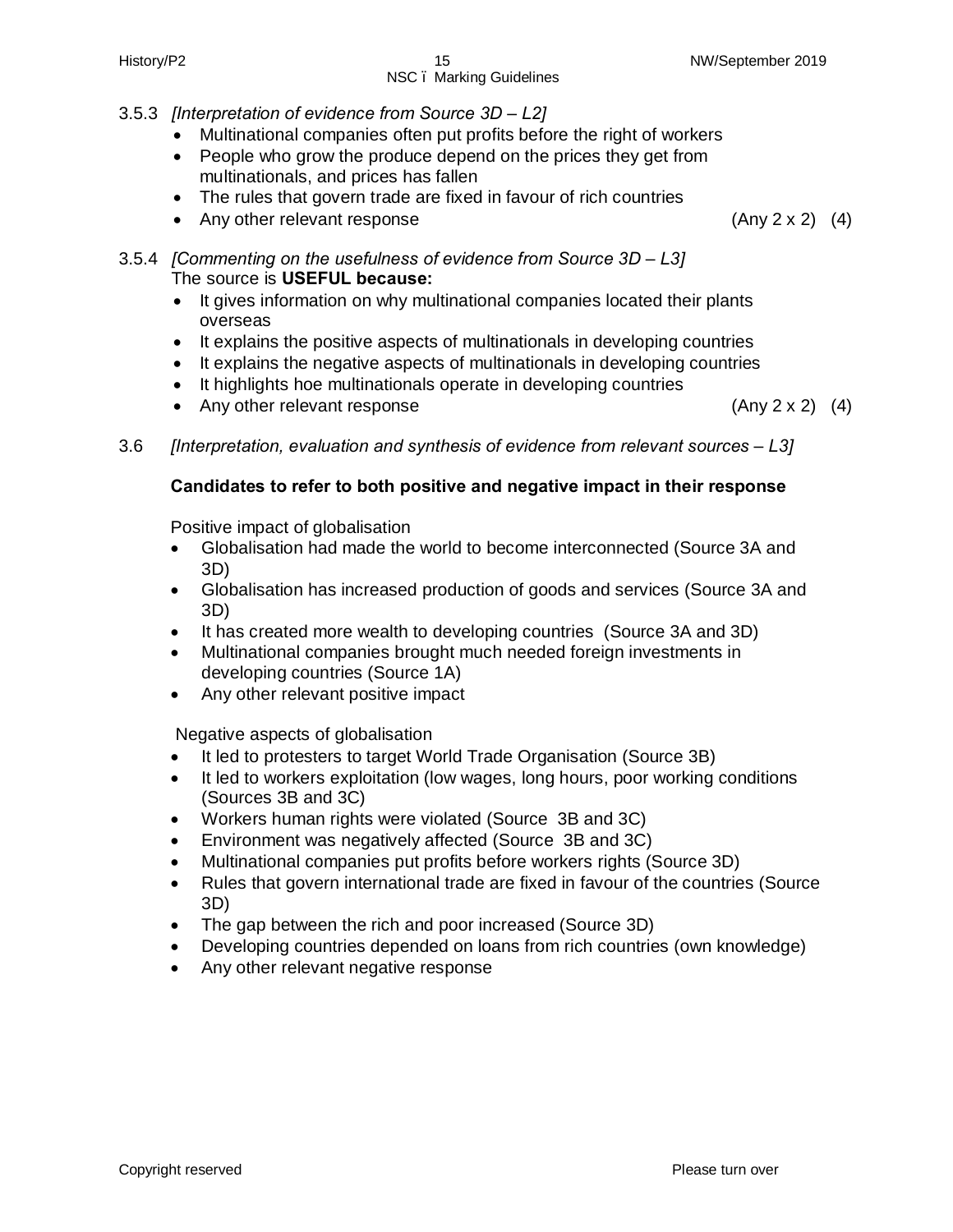Use the following rubric to allocate marks:

| <b>LEVEL 1</b> | • Uses evidence in an elementary manner e.g. shows no<br>little understanding of how globalisation<br><b>or</b><br>negatively affects the economies of developing<br>countries.<br>Uses evidence partially or cannot write a paragraph<br>$\bullet$                                     | <b>MARKS</b><br>$0 - 2$ |
|----------------|-----------------------------------------------------------------------------------------------------------------------------------------------------------------------------------------------------------------------------------------------------------------------------------------|-------------------------|
| <b>LEVEL 2</b> | Evidence is mostly relevant and relates to a great extent<br>to the topic e.g. Shows some understanding of how<br>globalisation negatively affects the economies of<br>developing countries. Uses evidence in a very basic<br>manner to write a paragraph                               | <b>MARKS</b><br>$3 - 5$ |
| <b>LEVEL 3</b> | Uses relevant evidence e.g. demonstrates a thorough<br>$\bullet$<br>understanding of how globalisation negatively<br>affects the economies of developing countries.<br>Uses evidence very effective in an organized paragraph<br>$\bullet$<br>that shows an understanding of the topic. | <b>MARKS</b><br>$6 - 8$ |

(8) **[50]**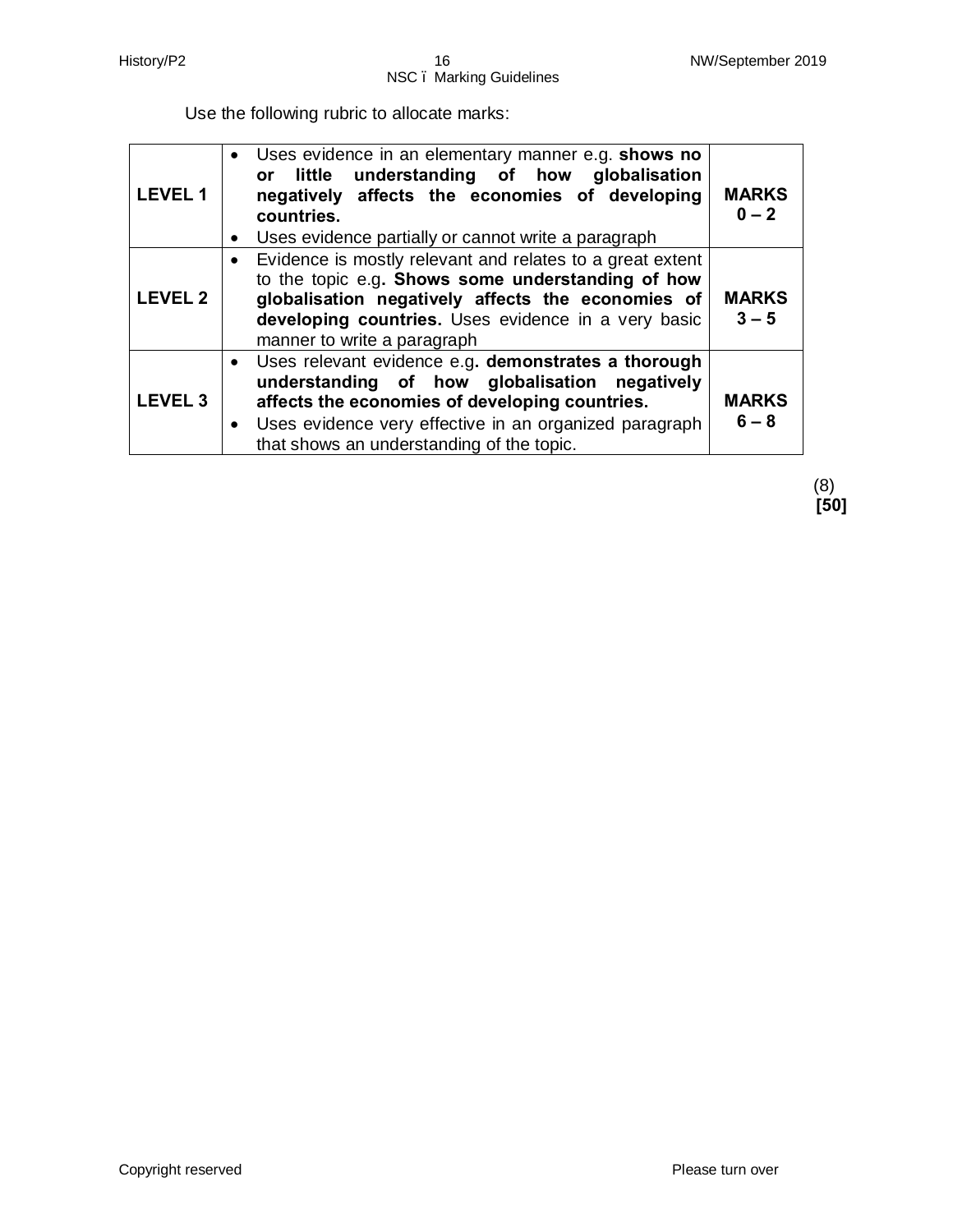#### **SECTION B: ESSAY QUESTIONS**

#### **QUESTION 4: THE CIVIL RESISTANCE, 1970s TO 1980s: SOUTH AFRICA: THE CRISIS OF APARTHEID IN THE 1980s**

*[Plan and construct an original argument based on relevant evidence using analytical and interpretative skills]*

#### **SYNOPSIS**

Candidates should take a stance and explain to what extent protest marches, boycotts and disinvestments by the international anti-apartheid movements contributed to the eventual fall of the apartheid government in the 1980s. They should argue their line of argument using various forms of international resistance by the anti-apartheid movements.

#### MAIN ASPECTS

Candidates should include the following aspects in their response:

· Introduction: Candidates should take a stance by indicating to what extent the protest marches, sanctions, boycotts and disinvestments by the international anti-apartheid movements contributed to the eventual collapse of the apartheid government in the 1980s. They should briefly indicate how they will support their line of argument.

#### **ELABORATION**

- · Government attempt to reform apartheid because of internal and international pressure
- PW Botha reforms: Total strategy, Tri-cameral Parliament, structuring labour, etc): Did little to reduce international resistance: -brief background
- Apartheid was widely criticised internationally (long before Botha of reforms
- · Formation of the Anti Apartheid Movement (AAA) IN Britain in 1959
- · The work of the British anti-apartheid movement to gain support against South Africa apartheid government in the 1970s and onwards
- The role of the Irish anti-apartheid movement: 1986: Irish government announced a boycott of coal and food products from south Africa
- This had a negative impact on the South African economy
- · The Sports boycott: The Gleneagles Agreement of 1977: cricket, rugby, tennis, football and Olympic teams banned from participating in world sports
- · The Cultural boycott: very few international celebrities visited South Africa and tv programmes sold to SABC were reduced
- · The Academic Boycott: Some international publishers refused to print work produced by South African scholars
- The Consumer Boycott: Many British citizens refused to buy South African goods: This affected South African farmers who depended on exports of agricultural products
- Disinvestment: AAA put pressure on British companies to withdrew their investments in South Africa (Barclays Bank as an example)
- Sanctions: Britain placed sanctions on South Africa: banning of exports of arms and the import of iron, steel and gold coins
- The Release Mandela Campaign: AAM demanded the immediate release of Mandela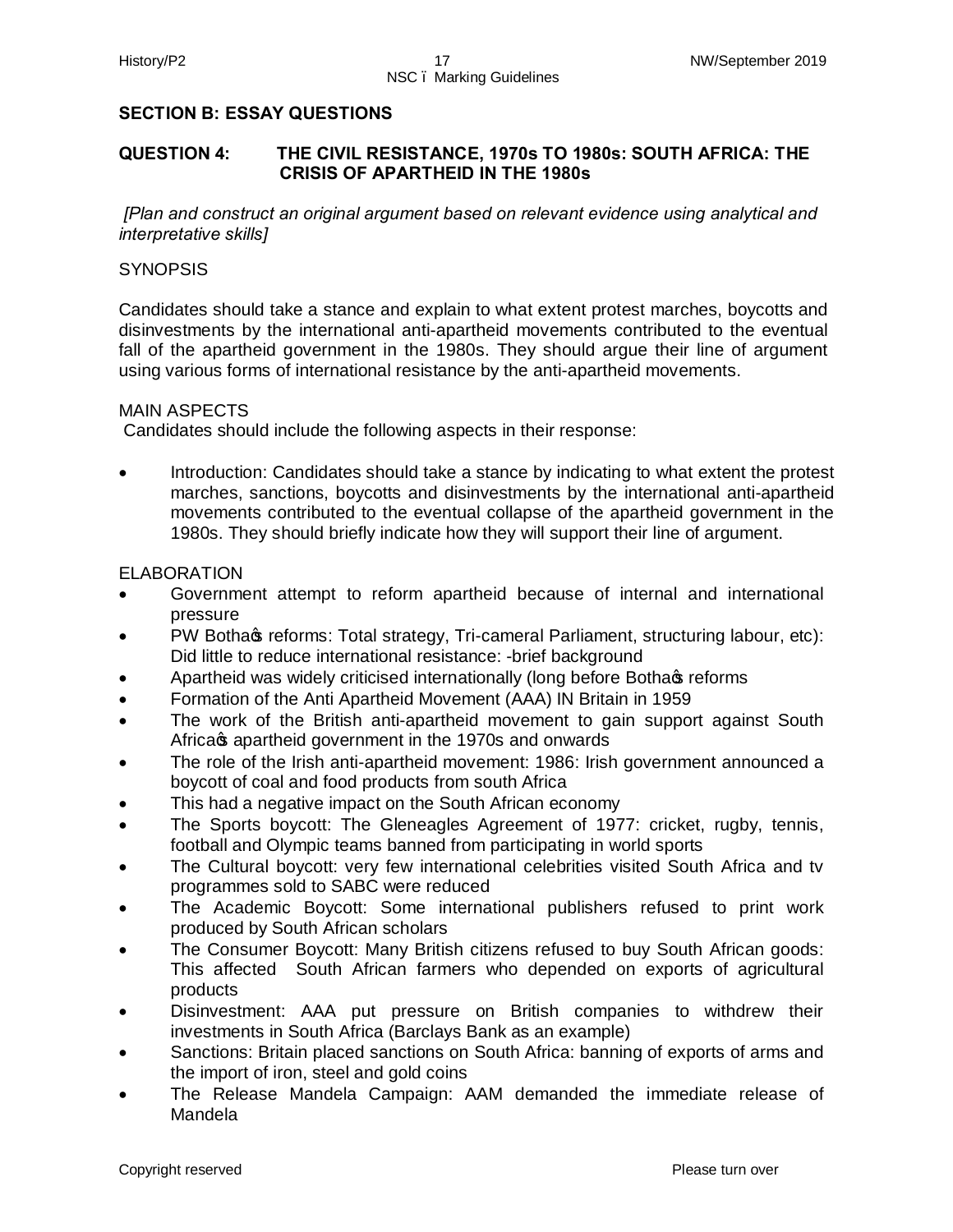- · Several international concerts held to demand the immediate release of Mandela
- · The International trade unions: Britain's largest trade union federation (TUC) demanded the imposition of sanctions against South African products and businesses
- Role of Frontline States: As part of  $\overline{A}$ otal Strategyg PW Botha attempted to create a  $\pm$ onstellation of Southern African Statesgthat would be friendly to SA
- Except Homeland leaders and Malawi, frontline states (Botswana, Lesotho, Swaziland, Angola, Mozambique, Tanzania, Zambia and Zimbabwe) refused to be drawn into an alliance: allowed ANC to open offices in their countries
- OAU recognised ANC and PAC:
- The Apartheid government reacted by policy of destabilisationq (cross-border raids)
- MK operated from neighbouring countries
- South Africa **s** economy was extremely vulnerable because of protest marches, boycotts sanctions, boycotts and disinvestment
- Rate of unemployment increased
- By 1986 South Africa was effectively cut from the international capital markets
- NP was forced to rethink its policies and enter into negotiations with black resistance organisations: Thus the beginning of negotiations
- · Any other relevant response
- · Conclusion: Candidates should sum up their arguments with relevant response **[50]**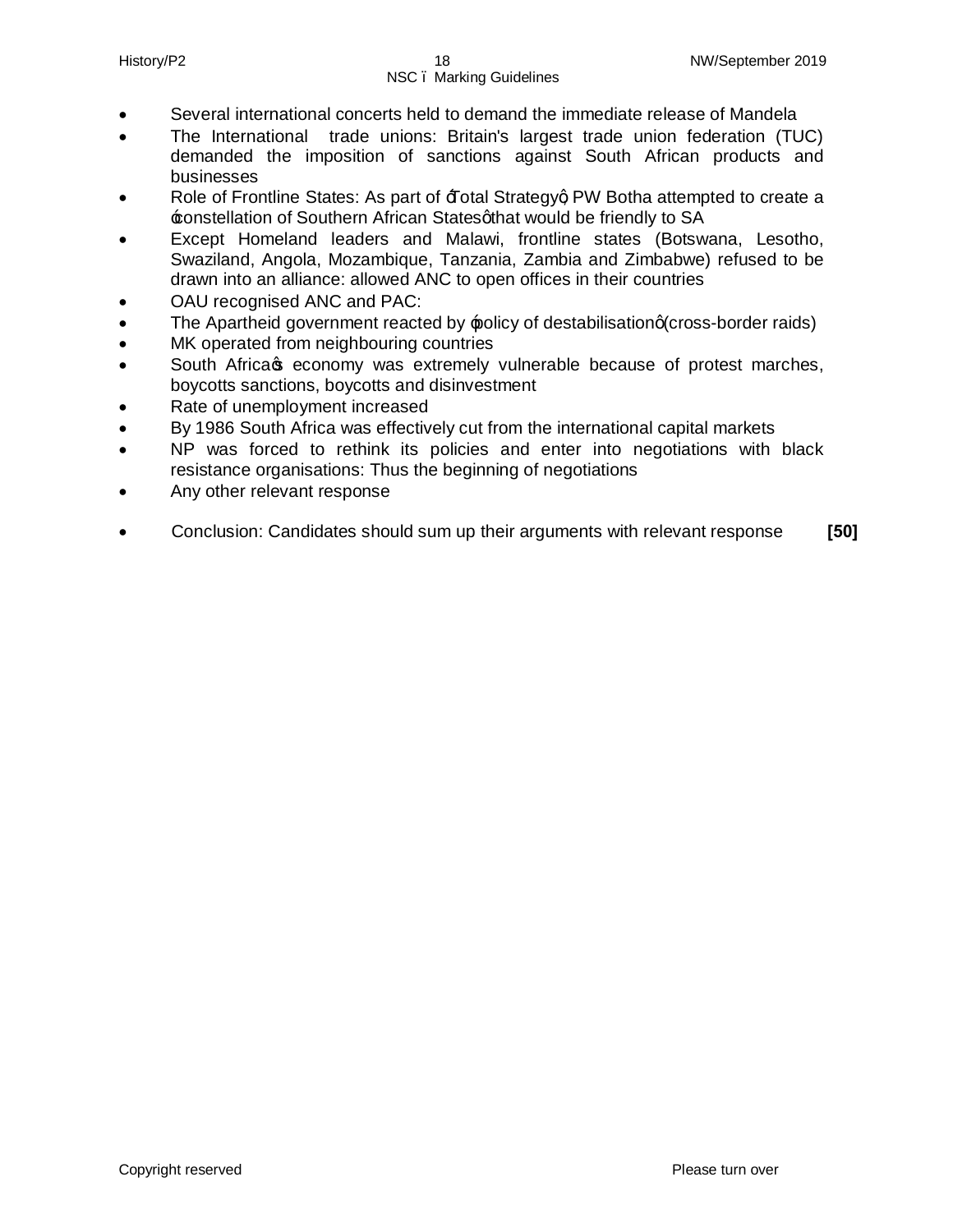#### **QUESTION 5: THE COMING OF DEMOCRACY TO SOUTH AFRICA AND COMING TO TERMS WITH THE PAST**

*[Plan and construct an original argument based on relevant evidence using analytical and interpretative skills]*

#### **SYNOPSIS**

Candidates need to indicate whether or not they agree with the statement. They need to indicate whether it was leadership, negotiations, and compromise amongst the leaders of various political organisations that ensured South Africa attained democracy in 1994. They must use relevant historical evidence between 1990 and 1994 to support their line of argument.

#### MAIN ASPECTS

Candidates should include the following aspects in their response:

Introduction: Candidates should take a stance by indicating whether or not they agree with the statement. They should briefly indicate how they will support their line of argument using historical evidence between 1990 and 1994.

#### ELABORATION

- De Klerk comes to power in 1989. brief background
- De Klerk's speech in parliament . 2 February 1990
- The unbanning of political and civic organisations such as the ANC and SACP
- · The removal of restrictions on COSATU and AZAPO
- · De Klerk's decision to release Mandela from prison on 11 February 1990 which paved the way for negotiations
- · Ongoing attacks on commuter trains on the Rand by marked gunman: an estimated 573 deaths: Third Force and NP were rumoured to be involved.
- · Groote Schuur Minute 2 May 1990 (ANC and NP met, ANC delegation led by Nelson Mandela, NP delegation led by FW De Klerk)
- · Operation Vula: 40 members of the ANC who were accused of plotting to overthrow the government were detained, including Mac Maharaj and Billy Nair
- · Violence that erupted in Sebokeng July 1990
- Pretoria Minute . 6 August 1990: ANC agreed to suspend the armed struggle
- November 1990: Alleged Third force violence attacks on informal settlement at Zonkesizwe township outside Germiston
- October 1991: 92 anti-apartheid organisations met in Durban and formed the Patriotic Front, calling for an interim government
- · CODESA 1 (19 political parties/300 delegates)
- · PAC, AZAPO and Conservative Party withdrew from CODESA 1, bringing an end to Patriotic Front
- · Violence erupts in some parts of the country such as the Transvaal and Natal
- · White' s only referendum and its impact: Continuation of negotiations (March 1992)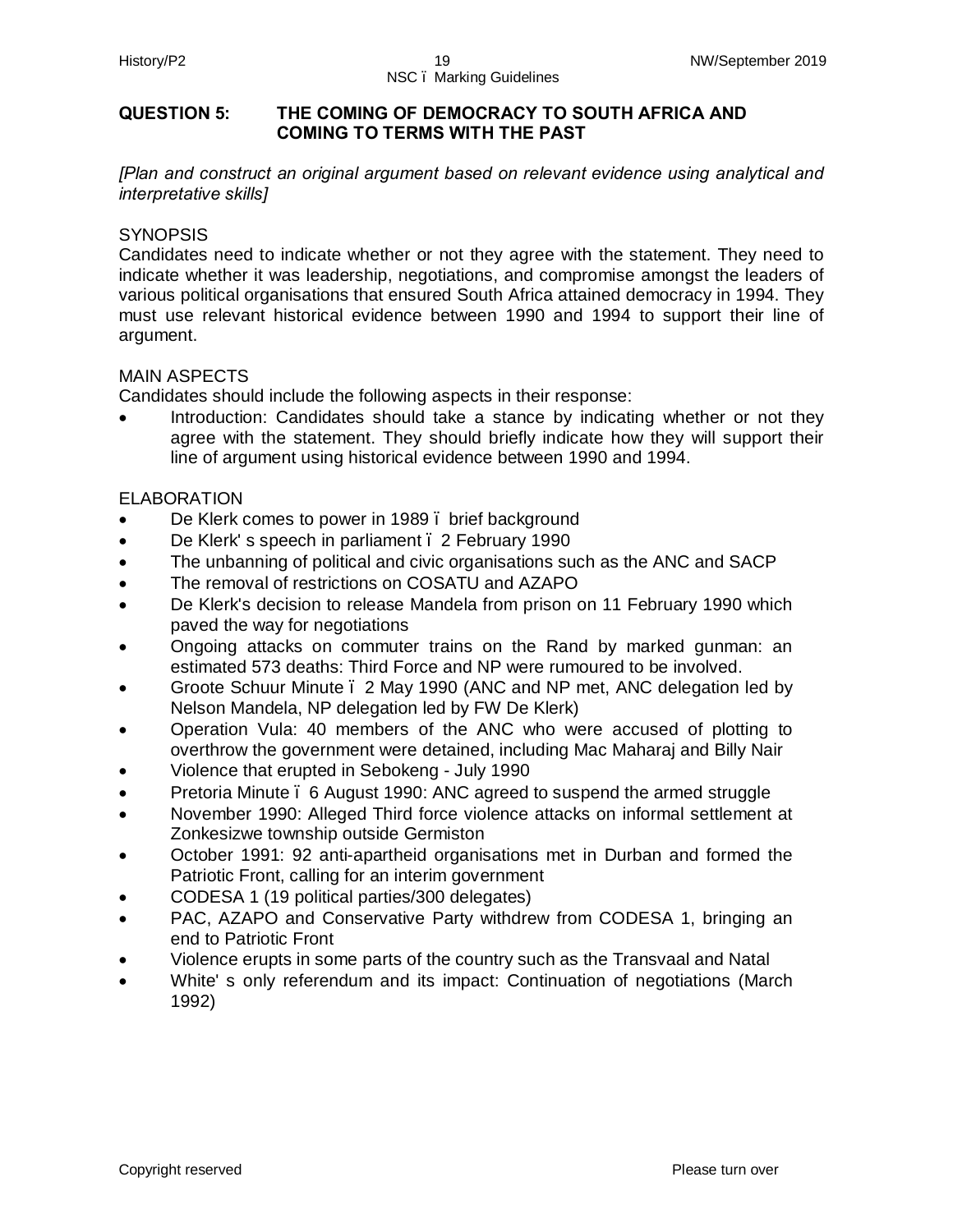- · CODESA 2 (2 May 1992) collapsed.
- · Parties failed to agree on a new constitution-making body and interim government
- NP wanted minority veto while ANC wanted an interim government for no longer than 18 months and simple majority rule
- · Rolling Mass Action initiated by resistance organisations (strikes, boycotts, etc-to speed process of negotiations)
- · Boipatong massacre and its consequences (17 June 1992): Alleged work of the Third Force
- · ANC walked out of negotiations, but later returned (obstacle and challenge)
- Bisho massacre derailed the process of negotiations (7 September)
- Record of Understanding signed on 26 September 1992 between Roelf Meyer (NP) and Cyril Ramaphosa (ANC)
- Concerned South Group (COSAG) formed: Homeland leaders and the far right wing groups: Demanded Federal government
- · 2 April 1993: Multi-Party Negotiating Process: PAC joined negotiations, Sunset Clause introduced suggested by Joe Slovo as compromise broke the negotiations deadlock, date of elections set as 27 April 1994
- · Assassination of Chris Hani (10 April 1993) and its impact on South Africa
- Right-wing (AWB) attack on World Trade Centre and its consequences . June 1993
- St James massacre by APLA . July 1993
- · Heidelberg tavern massacre by APLA December 1993
- November 1993: An Interim Constitution for South Africa was agreed upon
- Shell House massacre and its consequences . March 1994
- · 27 April 1994: Election held: ANC won and Mandela became the first black South African President
- Any other relevant response
- · Conclusion: Candidates should sum up their argument with a relevant conclusion. **[50]**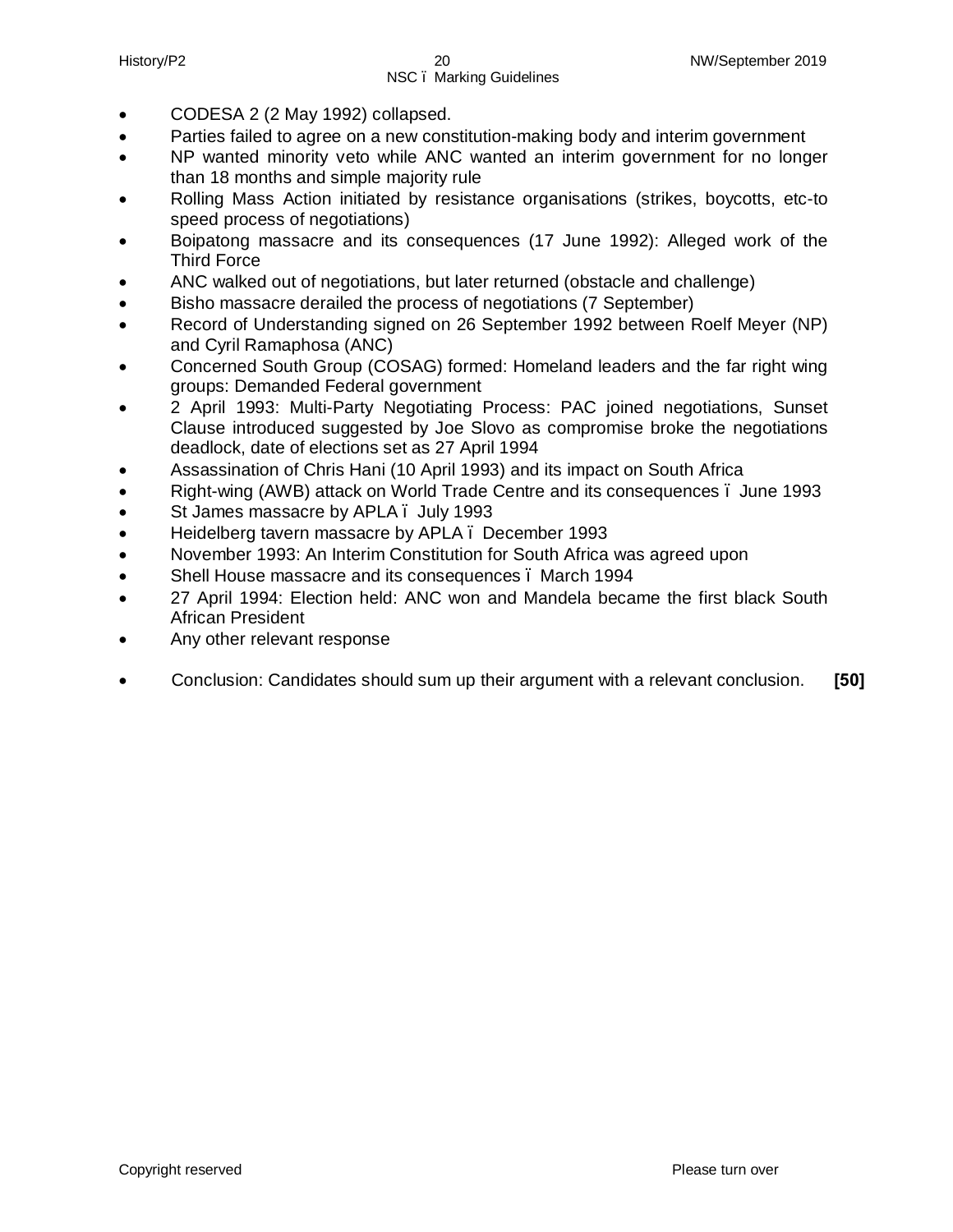#### **QUESTION 6: THE END OF THE COLD WAR AND A NEW WORLD ORDER: THE EVENTS OF 1989**

*[Plan and construct an original argument based on relevant evidence using analytical and interpretative skills]*

#### **SYNOPSIS**

Candidates are expected to critically discuss the impact of the collapse of the Soviet Union in 1989 under Mikhail Gorbachev<sup>®</sup> government on the political transformation that occurred in South Africa. They must refer to how the collapse of the Soviet Union led to political transformations in South Africa between 1989 and 1990.

#### MAIN ASPECTS

Candidates should include the following aspects in their response:

Introduction: Candidates should take a stance. They should briefly indicate how they will support their line of argument by referring to how the collapse of the Soviet Union significantly contributed to the political changes in South Africa between 1989 and 1990.

#### ELABORATION

- · The impact of the collapse of Soviet Union in 1989 on South Africa
- Gorbachev<sub>®</sub> reform policies: Glasnost and Perestroika
- Reforms set scenes for Gorbachev<sup>®</sup> downfall
- Impact of reforms on Soviet Union: End of communism
- The collapse of Soviet Union affected the reform process in South Africa
- The National Party o claim that it was protecting South Africa from a communist onslaught became unrealistic
- The National Party (South Africa) could no longer rely of Western support for its 'anti-communist' stance
- Western Powers supported the request that South Africa should resolve its problems peacefully and democratically
- Some members of National Party government began to realize that apartheid was not the answer to the needs of the white capitalist development
- · The National Party's fear for a communist-controlled ANC also disappeared
- Influential South Africans began to believe that talks with the ANC were necessary in order to end the turmoil in South Africa
- The National Party was now prepared to negotiate with the ANC
- The collapse of the Soviet Union also affected the ANC
- After the demise of communism the Soviet Union was no longer prepared to support the ANC : financial, military and moral support)
- This forced the ANC to negotiate with the National Party
- · After the withdrawal of Cuban troops from Angola the ANC could no longer operate from there
- The ANC had to redefine its position and began to seek recognition from Western countries
- Granting of independence to Namibia also encouraged both the NP and ANC to pursue peaceful negotiations
- FW de Klerk realized that there had to be reforms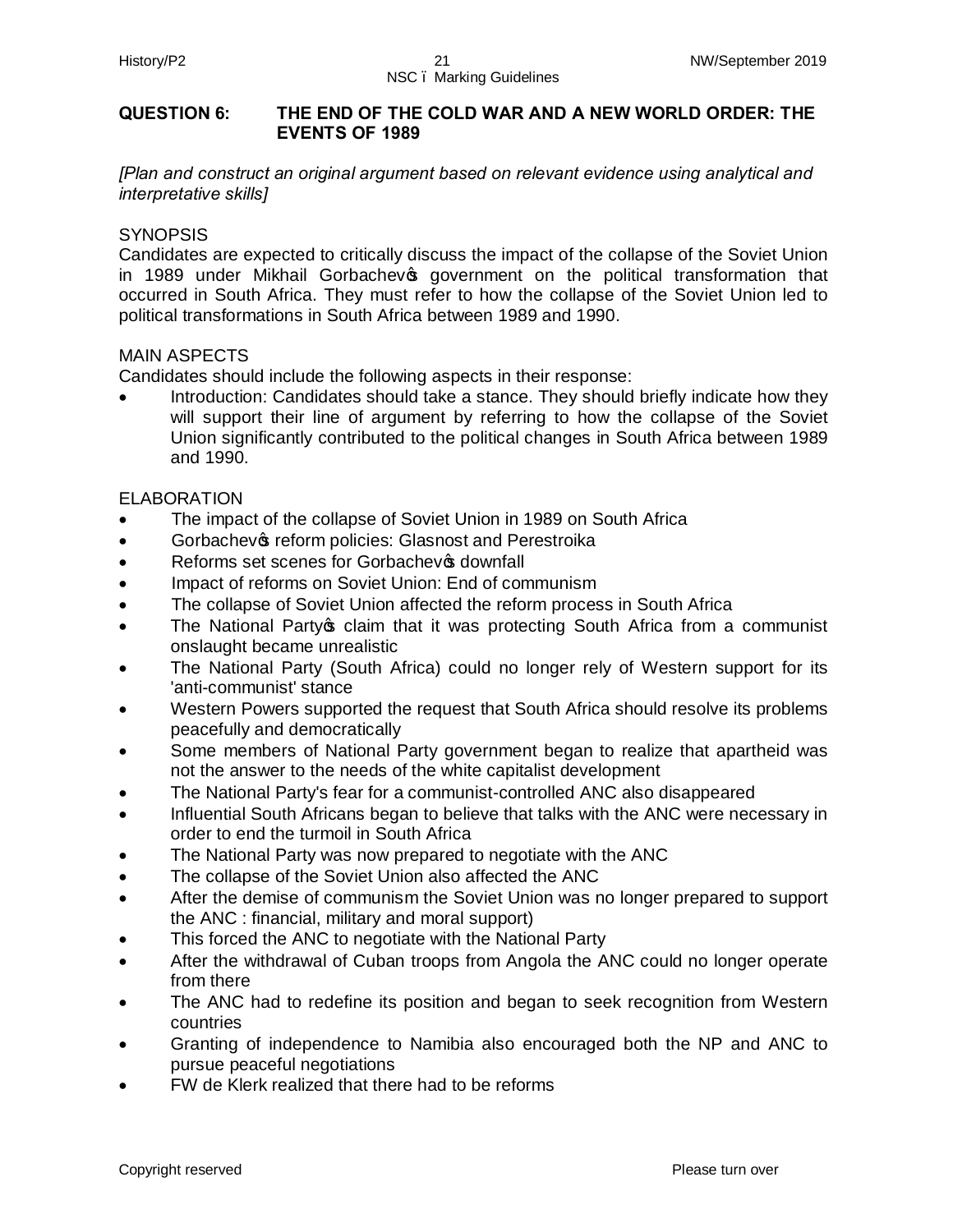- · FW de Klerk started to accept that the black struggle against apartheid was not a conspiracy directed from Moscow
- · 2 February 1990: De Klerk made a speech with a number of concessions: lifting the ban of ANC and other political organisations, release of political prisoners, and the imminent release of Nelson Mandela
- · This signalled the beginning of the end of apartheid in South Africa
- Any other relevant response
- · Conclusion: Candidates should sum up their argument with a relevant conclusion. **[50]**

 **TOTAL: 150**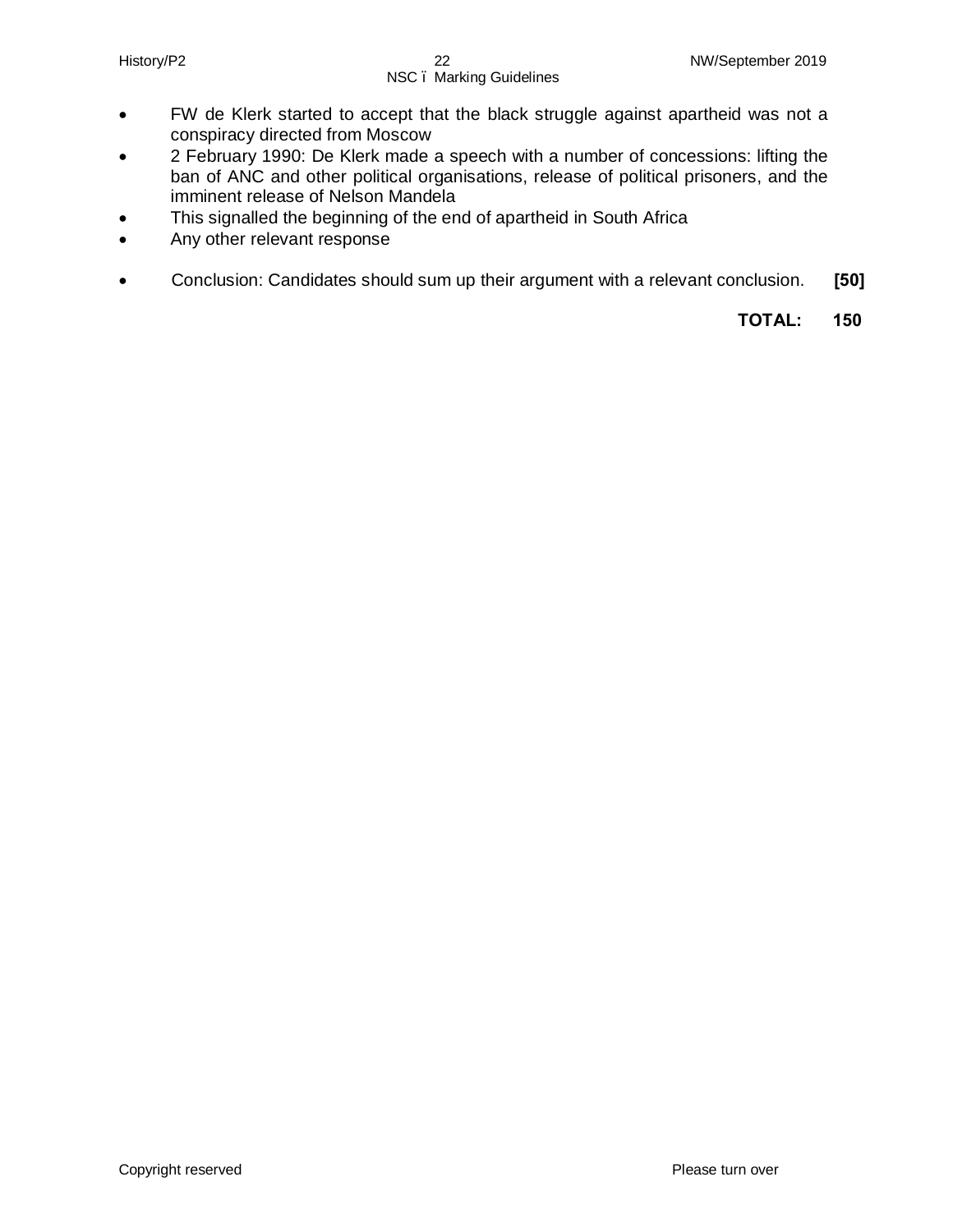#### History/P2 23 23 NW/September 2019 NSC – Marking Guidelines

#### **COGNITIVE ANALYSIS TABLE**

|                        | CAPS: GRADE 12                |                                   |                                    |                                           |                       |                               |                               |                                           |                                                |                                                          |                |                  |                    |       |                   |               |                  | <b>ANALYSIS GRID</b> |              |              |
|------------------------|-------------------------------|-----------------------------------|------------------------------------|-------------------------------------------|-----------------------|-------------------------------|-------------------------------|-------------------------------------------|------------------------------------------------|----------------------------------------------------------|----------------|------------------|--------------------|-------|-------------------|---------------|------------------|----------------------|--------------|--------------|
|                        |                               |                                   |                                    |                                           |                       | <b>SKILLS</b>                 |                               |                                           |                                                |                                                          |                | <b>COGNITIVE</b> |                    |       | <b>CHALLENGES</b> |               |                  |                      |              |              |
|                        |                               |                                   |                                    |                                           |                       |                               |                               |                                           |                                                |                                                          |                | <b>LEVELS</b>    |                    |       |                   |               |                  |                      |              |              |
| <b>QUESTION NUMBER</b> | EXTRACT EVIDENCE FROM SOURCES | SELECTION OF RELEVANT INFORMATION | EXPLANATION OF HISTORICAL CONCEPTS | EXPLAIN INFORMATION GATHERED FROM SOURCES | <b>INTERPRETATION</b> | ANALYSE EVIDENCE FROM SOURCES | INTERPRETATION AND EVALUATION | EVALUATE USEFULNESS; BIAS AND RELIABILITY | COMPARE AND CONTRAST DIFFERENT INTERPRETATIONS | <b><i>ORGANISE EVIDENCE TO SUBSTANTIATE ARGUMENT</i></b> | LEVEL 1        | LEVEL 2          | LEVEL <sub>3</sub> | TOTAL | EASY              | <b>MEDIUM</b> | <b>DIFFICULT</b> | PERCENTAGE %         | PERCENTAGE % | PERCENTAGE % |
|                        |                               |                                   |                                    |                                           |                       |                               |                               |                                           | <b>TICKS INDICATE APPLICATION OF SKILLS</b>    |                                                          |                | <b>MARKS</b>     |                    |       |                   |               |                  | LEVEL 1              | LEVEL 2      | LEVEL 3      |
| 1.1.1                  |                               |                                   | ✓                                  |                                           |                       |                               |                               |                                           |                                                |                                                          | $\mathbf 2$    |                  |                    |       | Ε                 |               |                  |                      |              |              |
| 1.1.2                  | ✓                             |                                   |                                    |                                           |                       |                               |                               |                                           |                                                |                                                          | $\overline{2}$ |                  |                    |       | E                 |               |                  |                      |              |              |
| 1.1.3                  | ✓                             |                                   |                                    |                                           |                       |                               |                               |                                           |                                                |                                                          | $\overline{2}$ |                  |                    |       | E                 |               |                  |                      |              |              |
| 1.1.4                  |                               |                                   |                                    |                                           | ✓                     |                               |                               |                                           |                                                |                                                          |                | $\overline{4}$   |                    |       |                   | M             |                  |                      |              |              |
| 1.1.5                  | ✓                             |                                   |                                    |                                           |                       |                               |                               |                                           |                                                |                                                          | 3              |                  |                    |       | E                 |               |                  |                      |              |              |
|                        |                               |                                   |                                    |                                           |                       |                               |                               |                                           |                                                |                                                          |                |                  |                    |       |                   |               |                  |                      |              |              |
| 1.2.1                  |                               |                                   |                                    |                                           | ✓                     |                               |                               |                                           |                                                |                                                          |                | 4                |                    |       |                   | M             |                  |                      |              |              |
| 1.2.2                  |                               |                                   |                                    |                                           | ✓                     |                               |                               |                                           |                                                |                                                          |                | 2                |                    |       |                   | M             |                  |                      |              |              |
|                        |                               |                                   |                                    |                                           |                       |                               |                               |                                           |                                                |                                                          |                |                  |                    |       |                   |               |                  |                      |              |              |
| 1.3                    |                               |                                   |                                    |                                           |                       |                               |                               |                                           | ✓                                              |                                                          |                |                  | $\sqrt{4}$         |       |                   |               | D                |                      |              |              |
|                        |                               |                                   |                                    |                                           |                       |                               |                               |                                           |                                                |                                                          |                |                  |                    |       |                   |               |                  |                      |              |              |
| 1.4.1                  | ✓                             |                                   |                                    |                                           |                       |                               |                               |                                           |                                                |                                                          | $\mathbf{2}$   |                  |                    |       | E                 |               |                  |                      |              |              |
| 1.4.2                  | ✓                             |                                   |                                    |                                           |                       |                               |                               |                                           |                                                |                                                          | 1              |                  |                    |       | E                 |               |                  |                      |              |              |
| 1.4.3                  |                               |                                   |                                    |                                           | ✓                     |                               |                               |                                           |                                                |                                                          |                | 2                |                    |       | M                 |               |                  |                      |              |              |
|                        |                               |                                   |                                    |                                           |                       |                               |                               |                                           |                                                |                                                          |                |                  |                    |       |                   |               |                  |                      |              |              |
| 1.4.4                  |                               |                                   |                                    |                                           | ✓                     |                               |                               |                                           |                                                |                                                          |                |                  | 4                  |       | M                 |               |                  |                      |              |              |
|                        | ✓                             |                                   |                                    |                                           |                       |                               |                               |                                           |                                                |                                                          |                |                  |                    |       |                   |               | D                |                      |              |              |
| 1.5.1                  |                               |                                   |                                    |                                           | ✓                     |                               |                               |                                           |                                                |                                                          | $\overline{2}$ |                  |                    |       | E                 |               |                  |                      |              |              |
| 1.5.2                  |                               |                                   |                                    |                                           |                       |                               |                               |                                           |                                                |                                                          |                | 4                |                    |       |                   |               | D                |                      |              |              |
| 1.5.3                  |                               |                                   |                                    |                                           | ✓                     |                               |                               |                                           |                                                |                                                          |                | $\overline{4}$   |                    |       |                   |               |                  |                      |              |              |
| 1.6                    |                               |                                   |                                    |                                           |                       |                               |                               |                                           |                                                | $\checkmark$                                             |                |                  | 8                  |       | E                 | M             | D                |                      |              |              |
|                        |                               |                                   |                                    |                                           |                       |                               |                               |                                           |                                                |                                                          |                |                  |                    |       |                   |               |                  | 14                   | 20           | 16           |
| Question 1             | <b>TOTAL</b>                  |                                   |                                    |                                           |                       |                               |                               |                                           |                                                |                                                          | 14             | $\mathbf{S}$     | $\frac{9}{2}$      | SO    |                   |               |                  |                      |              |              |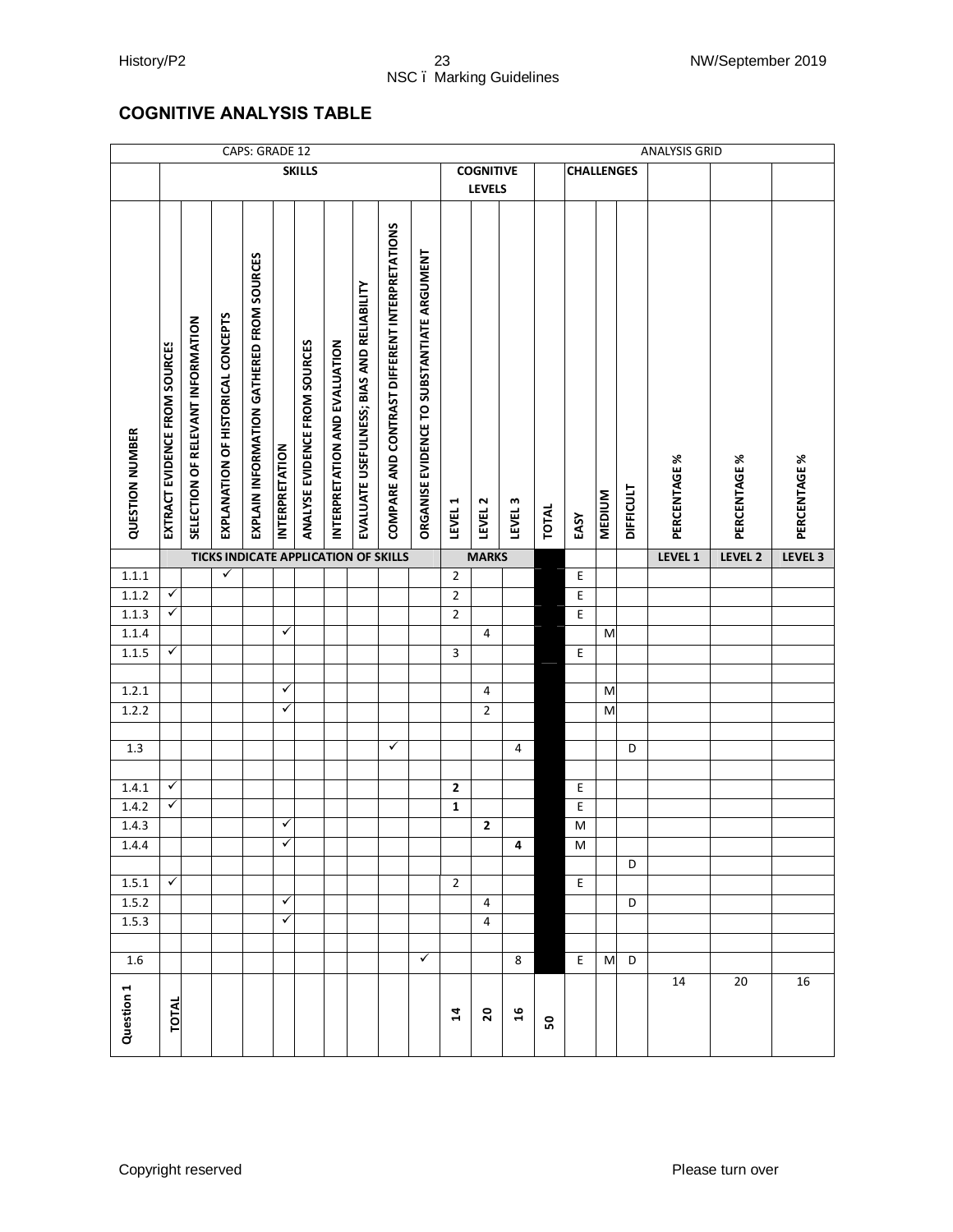|                        |                               |                                   |                                    |                                           |                       | <b>SKILLS</b>                 |                               |                                           |                                                |                                            |                | <b>COGNITIVE</b>   |                    |              |      | <b>CHALLENGES</b>       |                  |              |              |              |
|------------------------|-------------------------------|-----------------------------------|------------------------------------|-------------------------------------------|-----------------------|-------------------------------|-------------------------------|-------------------------------------------|------------------------------------------------|--------------------------------------------|----------------|--------------------|--------------------|--------------|------|-------------------------|------------------|--------------|--------------|--------------|
|                        |                               |                                   |                                    |                                           |                       |                               |                               |                                           |                                                |                                            |                | <b>LEVELS</b>      |                    |              |      |                         |                  |              |              |              |
| <b>QUESTION NUMBER</b> | EXTRACT EVIDENCE FROM SOURCES | SELECTION OF RELEVANT INFORMATION | EXPLANATION OF HISTORICAL CONCEPTS | EXPLAIN INFORMATION GATHERED FROM SOURCES | <b>INTERPRETATION</b> | ANALYSE EVIDENCE FROM SOURCES | INTERPRETATION AND EVALUATION | EVALUATE USEFULNESS; BIAS AND RELIABILITY | COMPARE AND CONTRAST DIFFERENT INTERPRETATIONS | ORGANISE EVIDENCE TO SUBSTANTIATE ARGUMENT | LEVEL 1        | LEVEL <sub>2</sub> | LEVEL <sub>3</sub> | <b>TOTAL</b> | EASY | <b>MEDIUM</b>           | <b>DIFFICULT</b> | PERCENTAGE % | PERCENTAGE % | PERCENTAGE % |
|                        |                               |                                   |                                    |                                           |                       |                               |                               |                                           | <b>TICKS INDICATE APPLICATION OF SKILLS</b>    |                                            |                | <b>MARKS</b>       |                    |              |      |                         |                  | LEVEL 1      | LEVEL 2      | LEVEL 3      |
| 2.1.1                  | $\checkmark$<br>$\checkmark$  |                                   |                                    |                                           |                       |                               |                               |                                           |                                                |                                            | $\mathbf{1}$   |                    |                    |              | E    |                         |                  |              |              |              |
| 2.1.2                  |                               |                                   | $\checkmark$                       |                                           |                       |                               |                               |                                           |                                                |                                            | $\mathbf 2$    |                    |                    |              | E    |                         |                  |              |              |              |
| 2.1.3<br>2.1.4         |                               |                                   |                                    |                                           |                       |                               | ✓                             |                                           |                                                |                                            | $\overline{2}$ | $\overline{4}$     |                    |              | E    | M                       |                  |              |              |              |
| 2.1.5                  | ✓                             |                                   |                                    |                                           |                       |                               |                               |                                           |                                                |                                            | 4              |                    |                    |              | E    |                         |                  |              |              |              |
| 2.1.6                  |                               |                                   |                                    |                                           |                       |                               |                               |                                           | ✓                                              |                                            |                |                    | $\overline{4}$     |              |      |                         | D                |              |              |              |
|                        |                               |                                   |                                    |                                           |                       |                               |                               |                                           |                                                |                                            |                |                    |                    |              |      |                         |                  |              |              |              |
| 2.2.1                  |                               |                                   |                                    |                                           | ✓                     |                               |                               |                                           |                                                |                                            |                | 4                  |                    |              |      | M                       |                  |              |              |              |
| 2.2.2                  |                               |                                   |                                    |                                           | ✓                     |                               |                               |                                           |                                                |                                            | $\overline{2}$ | 4                  |                    |              | Ε    |                         |                  |              |              |              |
|                        |                               |                                   |                                    |                                           |                       |                               |                               |                                           |                                                |                                            |                |                    |                    |              |      | M                       |                  |              |              |              |
| 2.3.1                  | $\checkmark$                  |                                   |                                    |                                           |                       |                               |                               |                                           |                                                |                                            | $\mathbf{2}$   |                    |                    |              | E    |                         |                  |              |              |              |
| 2.3.2                  |                               |                                   |                                    |                                           | ✓                     |                               |                               |                                           |                                                |                                            |                | 4                  |                    |              | E    |                         |                  |              |              |              |
| 2.3.3                  |                               |                                   | $\checkmark$                       |                                           |                       |                               |                               |                                           |                                                |                                            | $\mathbf{2}$   |                    |                    |              | E    |                         |                  |              |              |              |
|                        |                               |                                   |                                    |                                           |                       |                               |                               |                                           |                                                |                                            |                |                    |                    |              |      |                         |                  |              |              |              |
| 2.4.1                  | $\checkmark$                  |                                   |                                    |                                           |                       |                               |                               |                                           |                                                |                                            | $\mathbf 2$    |                    |                    |              |      | M                       |                  |              |              |              |
| 2.4.2                  |                               |                                   |                                    |                                           | $\checkmark$          |                               |                               |                                           |                                                |                                            |                | 4                  |                    |              |      | $\overline{\mathsf{M}}$ |                  |              |              |              |
|                        |                               |                                   |                                    |                                           |                       |                               |                               |                                           |                                                |                                            |                |                    |                    |              |      |                         |                  |              |              |              |
| 2.5                    |                               |                                   |                                    |                                           |                       |                               |                               |                                           | ✓                                              |                                            |                |                    | 4                  |              |      |                         | D                |              |              |              |
|                        |                               |                                   |                                    |                                           |                       |                               |                               |                                           |                                                |                                            |                |                    |                    |              |      |                         |                  |              |              |              |
| 2.6                    |                               |                                   |                                    |                                           |                       |                               |                               |                                           |                                                | ✓                                          |                |                    | 8                  |              | E    | M                       | D                |              |              |              |
| Question 2             | TOTAL                         |                                   |                                    |                                           |                       |                               |                               |                                           |                                                |                                            | 4              | $\overline{20}$    | $\mathfrak{a}$     | ន            |      |                         |                  | 14           | 20           | 16           |